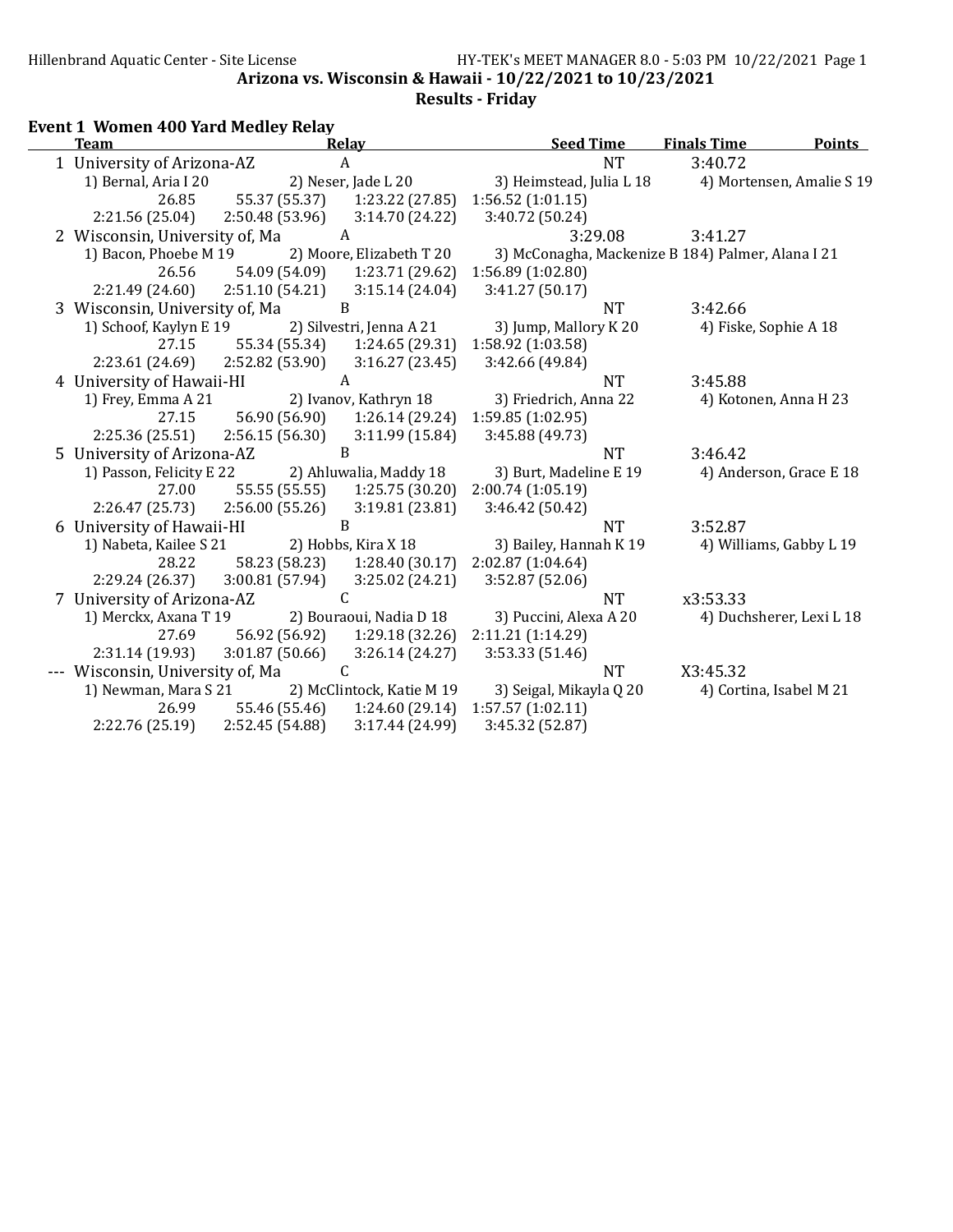Results - Friday

### Event 2 Men 400 Yard Medley Relay

| <b>Team</b><br>Relay           |                                                   |                                   | <b>Seed Time</b>         | <b>Finals Time</b>     | <b>Points</b>          |
|--------------------------------|---------------------------------------------------|-----------------------------------|--------------------------|------------------------|------------------------|
| 1 Wisconsin, University of, Ma |                                                   | A                                 | 3:06.39                  | 3:13.13                |                        |
| 1) Jekel, Wes B 21             |                                                   | 2) Myhre, Will D 21               | 3) Zelen, Ryan J 20      |                        | 4) Benson, Andrew T 19 |
| 23.33                          | 48.54 (48.54)                                     | 1:13.08 (24.54)                   | 1:41.61(53.07)           |                        |                        |
| 2:03.16 (21.55)                | 2:30.26(48.65)                                    | 2:50.25 (19.99)                   | 3:13.13 (42.87)          |                        |                        |
| 2 Wisconsin, University of, Ma |                                                   | B                                 | NT.                      | 3:17.88                |                        |
| 1) Nixdorf, Andrew M 20        |                                                   | 2) Fouts, Eli A 21                | 3) Gessner, Erik T 21    | 4) Butera, Nico A 18   |                        |
| 24.64                          |                                                   | 50.18 (50.18) 1:15.17 (24.99)     | 1:44.56 (54.38)          |                        |                        |
| 2:06.64(22.08)                 |                                                   | $2:32.74(48.18)$ $2:53.76(21.02)$ | 3:17.88(45.14)           |                        |                        |
| 3 University of Arizona-AZ     |                                                   | A                                 | <b>NT</b>                | 3:18.00                |                        |
| 1) Maric, Ognjen 20            |                                                   | 2) Foote, Ryan M 20               | 3) Santana, Brendan J 22 | 4) Ingram, Hunter A 20 |                        |
| 23.96                          | 49.46 (49.46)                                     | 1:14.72 (25.26)                   | 1:44.51 (55.05)          |                        |                        |
| 2:06.57 (22.06)                | 2:33.07 (48.56)                                   | 2:54.54(21.47)                    | 3:18.00 (44.93)          |                        |                        |
| 4 University of Hawaii-HI      |                                                   | A                                 | <b>NT</b>                | 3:20.47                |                        |
| 1) Venter, Ian R 22            |                                                   | 2) Lisoway, Justin N 20           | 3) Masten, Tim 23        | 4) Adam, Franz N 23    |                        |
| 24.52                          | 50.39 (50.39)                                     | 1:15.65(25.26)                    | 1:45.74 (55.35)          |                        |                        |
|                                | 2:08.63 (22.89) 2:57.36 (1:11.62) 3:20.47 (23.11) |                                   |                          |                        |                        |
| 5 University of Arizona-AZ     |                                                   | $\mathcal{C}$                     | <b>NT</b>                | 3:21.36                |                        |
| 1) Dempster, Allen J 19        |                                                   | 2) Hand, Jacob R 19               | 3) Taner, Brooks E 19    | 4) McMahon, Alex J 18  |                        |
| 24.34                          | 50.52 (50.52)                                     | 1:16.50(25.98)                    | 1:46.01 (55.49)          |                        |                        |
| 2:09.06(23.05)                 | 2:35.76 (49.75)                                   | 2:57.41(21.65)                    | 3:21.36 (45.60)          |                        |                        |
| 6 University of Hawaii-HI      |                                                   | B                                 | <b>NT</b>                | 3:22.13                |                        |
| 1) Gallagher, Tim K 20         |                                                   | 2) Goldfaden, Tomer 21            | 3) Bukovics, Milan 20    | 4) Ross, Andrew 19     |                        |
| 24.44                          | 50.22 (50.22)                                     | 1:15.28(25.06)                    | 1:45.66 (55.44)          |                        |                        |
| 2:09.09 (23.43)                | 2:36.35(50.69)                                    | 2:58.03(21.68)                    | 3:22.13 (45.78)          |                        |                        |
| 7 University of Arizona-AZ     |                                                   | D                                 | <b>NT</b>                | x3:23.40               |                        |
| 1) Donovan, Jack L 18          |                                                   | 2) Wells, Ty J 21                 | 3) Matson, Wyatt J 20    | 4) Combs, Tai J 20     |                        |
| 24.20                          | 50.51 (50.51)                                     | 1:16.80(26.29)                    | 1:47.46 (56.95)          |                        |                        |
| 2:10.38 (22.92)                | 2:37.98 (50.52)                                   | 2:58.87 (20.89)                   | 3:23.40 (45.42)          |                        |                        |
| 8 University of Arizona-AZ     |                                                   | B                                 | <b>NT</b>                | x3:23.59               |                        |
| 1) Purdy, Ryan A 20            |                                                   | 2) Bahti, Tate S 18               | 3) Stoddard, Grant G 18  | 4) Perham, Ryan D 19   |                        |
| 23.96                          | 49.81 (49.81)                                     | 1:15.84 (26.03)                   | 1:47.23 (57.42)          |                        |                        |
| 2:10.43(23.20)                 | 2:37.95(50.72)                                    | 2:59.46 (21.51)                   | 3:23.59 (45.64)          |                        |                        |
|                                |                                                   |                                   |                          |                        |                        |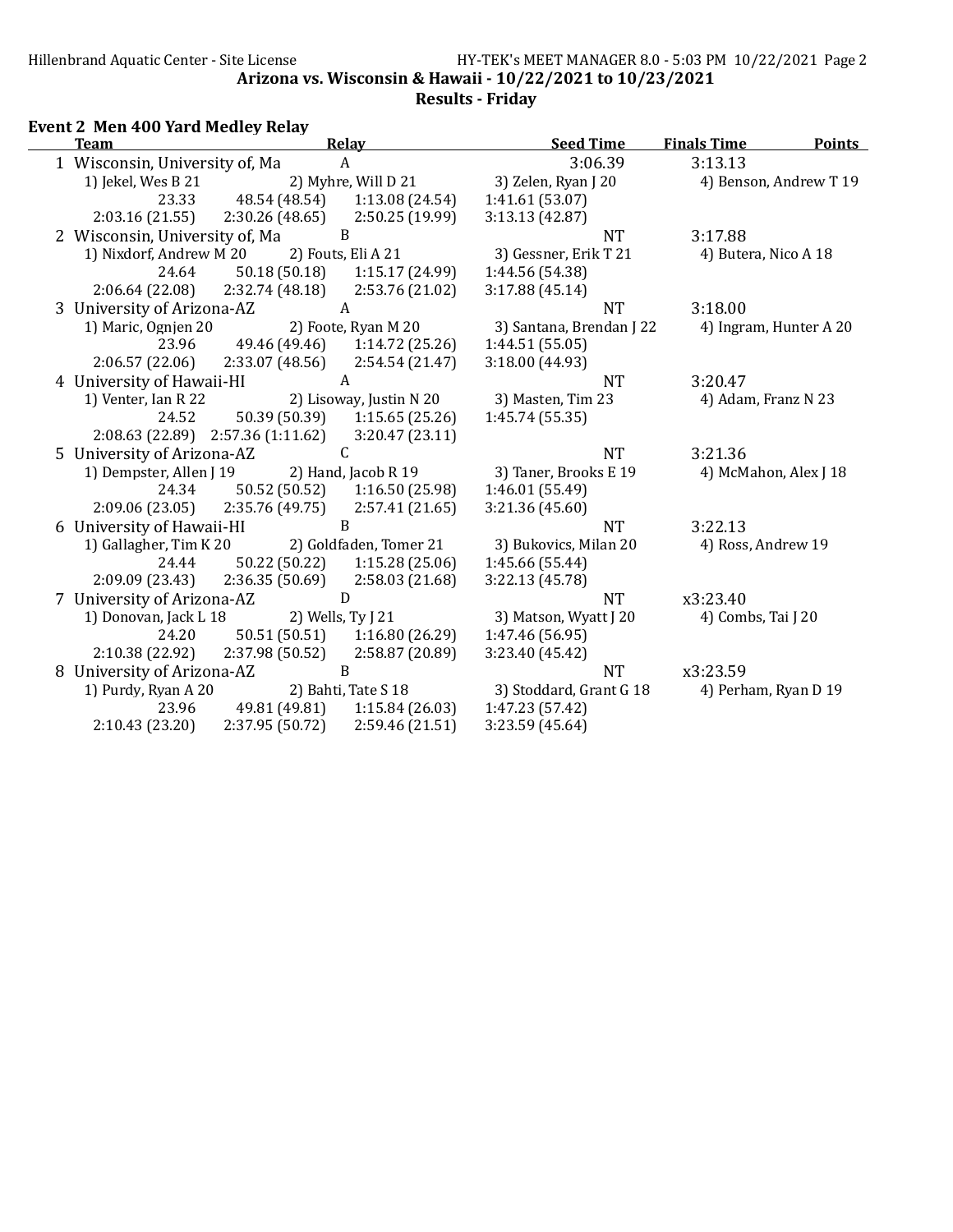| <b>Event 3 Women 1000 Yard Freestyle</b> |  |
|------------------------------------------|--|

| <b>Name</b>                          | Age School      |                                      | <b>Seed Time</b>                              |           | <b>Finals Time</b> | <b>Points</b> |
|--------------------------------------|-----------------|--------------------------------------|-----------------------------------------------|-----------|--------------------|---------------|
| 1 McKenna, Paige S                   |                 | 18 Wisconsin, University of, Madi-WI |                                               | NT        | 9:59.08            |               |
| 27.12                                | 56.31 (29.19)   | 1:25.81 (29.50)                      | 1:55.46 (29.65)                               |           |                    |               |
| 2:25.32 (29.86)                      | 2:55.19 (29.87) | 3:25.39 (30.20)                      | 3:55.57 (30.18)                               |           |                    |               |
| 4:25.80 (30.23)                      | 4:56.09 (30.29) | 5:26.35 (30.26)                      | 5:56.63 (30.28)                               |           |                    |               |
| 6:26.75(30.12)                       | 6:56.76(30.01)  | 7:27.07 (30.31)                      | 7:57.42 (30.35)                               |           |                    |               |
| 8:27.85 (30.43)                      | 8:58.29 (30.44) | 9:28.94 (30.65)                      | 9:59.08 (30.14)                               |           |                    |               |
| 2 Carlson, Abby G                    |                 | 18 Wisconsin, University of, Madi-WI |                                               | <b>NT</b> | 10:07.00           |               |
| 27.68                                | 57.18 (29.50)   | 1:26.86 (29.68)                      | 1:56.51(29.65)                                |           |                    |               |
| 2:26.36 (29.85)                      | 2:56.22 (29.86) | 3:26.11(29.89)                       | 3:56.31(30.20)                                |           |                    |               |
| 4:26.45 (30.14)                      | 4:56.88 (30.43) | 5:27.15 (30.27)                      | 5:57.73 (30.58)                               |           |                    |               |
| 6:28.48(30.75)                       | 6:59.30 (30.82) | 7:30.19 (30.89)                      | 8:01.57 (31.38)                               |           |                    |               |
| 8:32.86 (31.29)                      | 9:04.02 (31.16) | 9:35.05 (31.03)                      | 10:07.00 (31.95)                              |           |                    |               |
| 3 Ecker, Emily D                     |                 | 19 Wisconsin, University of, Madi-WI |                                               | 9:50.48   | 10:18.75           |               |
| 28.11                                | 58.04 (29.93)   | 1:28.37 (30.33)                      | 1:59.32 (30.95)                               |           |                    |               |
| 2:30.29 (30.97)                      | 3:01.17 (30.88) | 3:32.32 (31.15)                      | 4:03.74 (31.42)                               |           |                    |               |
| 4:35.19 (31.45)                      | 5:06.73 (31.54) | 5:38.00 (31.27)                      | 6:09.46 (31.46)                               |           |                    |               |
| 6:40.72 (31.26)                      | 7:11.94 (31.22) | 7:43.09 (31.15)                      | 8:14.42 (31.33)                               |           |                    |               |
| 8:45.61 (31.19)                      | 9:17.02 (31.41) | 9:48.29 (31.27)                      | 10:18.75 (30.46)                              |           |                    |               |
| 4 Stoll, Holly                       |                 | 21 Wisconsin, University of, Madi-WI |                                               | <b>NT</b> | x10:20.99          |               |
| 27.74                                | 57.66 (29.92)   | 1:27.98 (30.32)                      | 1:58.58(30.60)                                |           |                    |               |
| 2:29.52 (30.94)                      | 3:00.40 (30.88) | 3:31.44 (31.04)                      | 4:02.65(31.21)                                |           |                    |               |
| 4:33.81 (31.16)                      | 5:05.41 (31.60) | 5:36.68 (31.27)                      | 6:08.26 (31.58)                               |           |                    |               |
| 6:40.04(31.78)                       | 7:11.75 (31.71) | 7:43.66 (31.91)                      | 8:15.65 (31.99)                               |           |                    |               |
| 8:47.80 (32.15)                      | 9:19.95(32.15)  | 9:51.63(31.68)                       | 10:20.99 (29.36)                              |           |                    |               |
| 5 Copeland, Stella A                 |                 | 17 University of Arizona-AZ          |                                               | <b>NT</b> | 10:21.49           |               |
| 28.69                                | 59.39 (30.70)   | 1:30.37 (30.98)                      | 2:01.43 (31.06)                               |           |                    |               |
| 2:32.61 (31.18)                      | 3:03.78 (31.17) | 3:35.03 (31.25)                      | 4:06.33 (31.30)                               |           |                    |               |
| 4:37.72 (31.39)                      | 5:08.93 (31.21) | 5:39.94 (31.01)                      | 6:11.32 (31.38)                               |           |                    |               |
| 6:42.71 (31.39)                      | 7:14.03 (31.32) | 7:45.32 (31.29)                      | 8:16.88 (31.56)                               |           |                    |               |
| 8:48.68 (31.80)                      | 9:20.44(31.76)  | 9:51.59 (31.15)                      | 10:21.49 (29.90)                              |           |                    |               |
| 6 Beisel, Steffi V                   |                 | 18 University of Arizona-AZ          |                                               | NT        | 10:48.32           |               |
| 29.58                                | 1:01.52 (31.94) | 1:34.11 (32.59)                      | 2:06.81 (32.70)                               |           |                    |               |
| 2:39.35 (32.54)                      | 3:11.71 (32.36) | 3:43.85 (32.14)                      | 4:16.04(32.19)                                |           |                    |               |
| 4:48.40 (32.36)                      | 5:21.06 (32.66) | 5:53.60 (32.54)                      | 6:26.29 (32.69)                               |           |                    |               |
| 6:59.07 (32.78)                      | 7:31.86 (32.79) | 8:04.69 (32.83)                      | 8:37.43 (32.74)                               |           |                    |               |
| 9:10.59(33.16)                       | 9:43.41 (32.82) | 10:16.20 (32.79)                     | 10:48.32 (32.12)                              |           |                    |               |
| 7 Penner, Julianna                   |                 | 18 University of Hawaii-HI           |                                               | <b>NT</b> | 10:53.23           |               |
| 29.62                                | 1:01.31 (31.69) | 1:33.36 (32.05)                      | 2:05.72 (32.36)                               |           |                    |               |
| 2:38.30 (32.58)                      | 3:10.93 (32.63) | 3:43.79 (32.86)                      | 4:16.67 (32.88)                               |           |                    |               |
| 4:49.80 (33.13)                      | 5:23.03 (33.23) | 5:56.25 (33.22)                      | 6:29.68 (33.43)                               |           |                    |               |
| 7:02.96 (33.28)                      | 7:36.23 (33.27) | 8:09.52 (33.29)                      | 8:42.24 (32.72)                               |           |                    |               |
| 9:14.72 (32.48)                      | 9:47.52 (32.80) | 10:20.67 (33.15)                     | 10:53.23 (32.56)                              |           |                    |               |
| 8 Ryan, Jordyn K                     |                 | 22 University of Hawaii-HI           |                                               | NT.       | 10:58.89           |               |
| 28.63                                | 1:00.02 (31.39) | 1:32.15 (32.13)                      | 2:04.56 (32.41)                               |           |                    |               |
| 2:37.43 (32.87)                      | 3:10.05(32.62)  | 3:42.60 (32.55)                      | 4:15.28 (32.68)                               |           |                    |               |
| 4:48.24 (32.96)                      | 5:21.35 (33.11) | 5:54.59 (33.24)                      | 6:27.58 (32.99)                               |           |                    |               |
| 7:01.36 (33.78)                      | 7:34.95 (33.59) | 8:08.71 (33.76)                      | 8:42.43 (33.72)                               |           |                    |               |
| 9:16.71 (34.28)                      | 9:51.44 (34.73) | 10:25.63 (34.19)                     | 10:58.89 (33.26)                              |           |                    |               |
| Lindorfer, Alivia B                  |                 |                                      | 20 Wisconsin, University of, Madi-WI 10:01.43 |           | <b>SCR</b>         |               |
| Braun, Elle B<br>$\qquad \qquad - -$ |                 |                                      | 20 Wisconsin, University of, Madi-WI 10:00.61 |           | <b>SCR</b>         |               |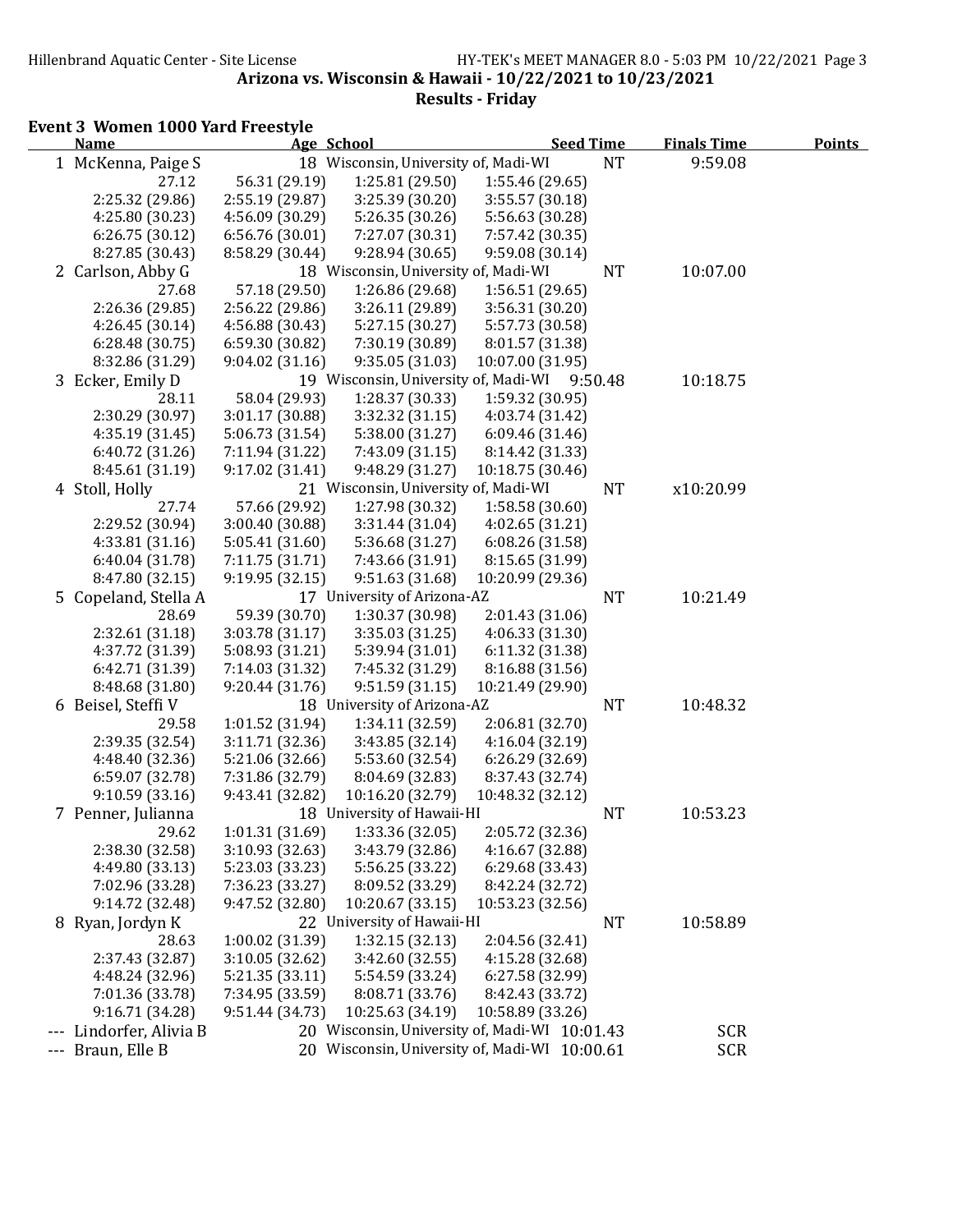Results - Friday

### Event 4 Men 1000 Yard Freestyle

|                 | <b>Seed Time</b>                                                                                                                                                                                                                                                                                                                                                                                                                                                                                                                                                                                                                                                                                                                                                                                                                                                                                                                                                                                                                                                                                                                                                                                                                                                                                                                                                                                                                                                              | <b>Finals Time</b>                                                                                                                                                                                                                                                                                                                                                                                                                                                                                                                                                                                                                                                                                                                                                                                                                                                                                                                                         | <b>Points</b>                                                                          |
|-----------------|-------------------------------------------------------------------------------------------------------------------------------------------------------------------------------------------------------------------------------------------------------------------------------------------------------------------------------------------------------------------------------------------------------------------------------------------------------------------------------------------------------------------------------------------------------------------------------------------------------------------------------------------------------------------------------------------------------------------------------------------------------------------------------------------------------------------------------------------------------------------------------------------------------------------------------------------------------------------------------------------------------------------------------------------------------------------------------------------------------------------------------------------------------------------------------------------------------------------------------------------------------------------------------------------------------------------------------------------------------------------------------------------------------------------------------------------------------------------------------|------------------------------------------------------------------------------------------------------------------------------------------------------------------------------------------------------------------------------------------------------------------------------------------------------------------------------------------------------------------------------------------------------------------------------------------------------------------------------------------------------------------------------------------------------------------------------------------------------------------------------------------------------------------------------------------------------------------------------------------------------------------------------------------------------------------------------------------------------------------------------------------------------------------------------------------------------------|----------------------------------------------------------------------------------------|
|                 | <b>NT</b>                                                                                                                                                                                                                                                                                                                                                                                                                                                                                                                                                                                                                                                                                                                                                                                                                                                                                                                                                                                                                                                                                                                                                                                                                                                                                                                                                                                                                                                                     | 9:03.66                                                                                                                                                                                                                                                                                                                                                                                                                                                                                                                                                                                                                                                                                                                                                                                                                                                                                                                                                    |                                                                                        |
| 1:18.56(27.18)  | 1:46.14 (27.58)                                                                                                                                                                                                                                                                                                                                                                                                                                                                                                                                                                                                                                                                                                                                                                                                                                                                                                                                                                                                                                                                                                                                                                                                                                                                                                                                                                                                                                                               |                                                                                                                                                                                                                                                                                                                                                                                                                                                                                                                                                                                                                                                                                                                                                                                                                                                                                                                                                            |                                                                                        |
| 3:08.62 (27.56) | 3:36.30 (27.68)                                                                                                                                                                                                                                                                                                                                                                                                                                                                                                                                                                                                                                                                                                                                                                                                                                                                                                                                                                                                                                                                                                                                                                                                                                                                                                                                                                                                                                                               |                                                                                                                                                                                                                                                                                                                                                                                                                                                                                                                                                                                                                                                                                                                                                                                                                                                                                                                                                            |                                                                                        |
| 4:58.96 (27.29) | 5:26.37 (27.41)                                                                                                                                                                                                                                                                                                                                                                                                                                                                                                                                                                                                                                                                                                                                                                                                                                                                                                                                                                                                                                                                                                                                                                                                                                                                                                                                                                                                                                                               |                                                                                                                                                                                                                                                                                                                                                                                                                                                                                                                                                                                                                                                                                                                                                                                                                                                                                                                                                            |                                                                                        |
| 6:48.93 (27.54) | 7:16.29 (27.36)                                                                                                                                                                                                                                                                                                                                                                                                                                                                                                                                                                                                                                                                                                                                                                                                                                                                                                                                                                                                                                                                                                                                                                                                                                                                                                                                                                                                                                                               |                                                                                                                                                                                                                                                                                                                                                                                                                                                                                                                                                                                                                                                                                                                                                                                                                                                                                                                                                            |                                                                                        |
| 8:36.92 (26.98) | 9:03.66 (26.74)                                                                                                                                                                                                                                                                                                                                                                                                                                                                                                                                                                                                                                                                                                                                                                                                                                                                                                                                                                                                                                                                                                                                                                                                                                                                                                                                                                                                                                                               |                                                                                                                                                                                                                                                                                                                                                                                                                                                                                                                                                                                                                                                                                                                                                                                                                                                                                                                                                            |                                                                                        |
|                 | <b>NT</b>                                                                                                                                                                                                                                                                                                                                                                                                                                                                                                                                                                                                                                                                                                                                                                                                                                                                                                                                                                                                                                                                                                                                                                                                                                                                                                                                                                                                                                                                     |                                                                                                                                                                                                                                                                                                                                                                                                                                                                                                                                                                                                                                                                                                                                                                                                                                                                                                                                                            |                                                                                        |
|                 | 1:45.64(27.13)                                                                                                                                                                                                                                                                                                                                                                                                                                                                                                                                                                                                                                                                                                                                                                                                                                                                                                                                                                                                                                                                                                                                                                                                                                                                                                                                                                                                                                                                |                                                                                                                                                                                                                                                                                                                                                                                                                                                                                                                                                                                                                                                                                                                                                                                                                                                                                                                                                            |                                                                                        |
| 3:08.39 (27.74) | 3:36.04(27.65)                                                                                                                                                                                                                                                                                                                                                                                                                                                                                                                                                                                                                                                                                                                                                                                                                                                                                                                                                                                                                                                                                                                                                                                                                                                                                                                                                                                                                                                                |                                                                                                                                                                                                                                                                                                                                                                                                                                                                                                                                                                                                                                                                                                                                                                                                                                                                                                                                                            |                                                                                        |
| 4:58.53 (27.14) | 5:26.25 (27.72)                                                                                                                                                                                                                                                                                                                                                                                                                                                                                                                                                                                                                                                                                                                                                                                                                                                                                                                                                                                                                                                                                                                                                                                                                                                                                                                                                                                                                                                               |                                                                                                                                                                                                                                                                                                                                                                                                                                                                                                                                                                                                                                                                                                                                                                                                                                                                                                                                                            |                                                                                        |
|                 | 7:16.68 (27.53)                                                                                                                                                                                                                                                                                                                                                                                                                                                                                                                                                                                                                                                                                                                                                                                                                                                                                                                                                                                                                                                                                                                                                                                                                                                                                                                                                                                                                                                               |                                                                                                                                                                                                                                                                                                                                                                                                                                                                                                                                                                                                                                                                                                                                                                                                                                                                                                                                                            |                                                                                        |
| 8:40.20 (27.67) | 9:07.16 (26.96)                                                                                                                                                                                                                                                                                                                                                                                                                                                                                                                                                                                                                                                                                                                                                                                                                                                                                                                                                                                                                                                                                                                                                                                                                                                                                                                                                                                                                                                               |                                                                                                                                                                                                                                                                                                                                                                                                                                                                                                                                                                                                                                                                                                                                                                                                                                                                                                                                                            |                                                                                        |
|                 |                                                                                                                                                                                                                                                                                                                                                                                                                                                                                                                                                                                                                                                                                                                                                                                                                                                                                                                                                                                                                                                                                                                                                                                                                                                                                                                                                                                                                                                                               |                                                                                                                                                                                                                                                                                                                                                                                                                                                                                                                                                                                                                                                                                                                                                                                                                                                                                                                                                            |                                                                                        |
| 1:22.36 (28.25) |                                                                                                                                                                                                                                                                                                                                                                                                                                                                                                                                                                                                                                                                                                                                                                                                                                                                                                                                                                                                                                                                                                                                                                                                                                                                                                                                                                                                                                                                               |                                                                                                                                                                                                                                                                                                                                                                                                                                                                                                                                                                                                                                                                                                                                                                                                                                                                                                                                                            |                                                                                        |
| 3:15.47 (28.20) | 3:43.84 (28.37)                                                                                                                                                                                                                                                                                                                                                                                                                                                                                                                                                                                                                                                                                                                                                                                                                                                                                                                                                                                                                                                                                                                                                                                                                                                                                                                                                                                                                                                               |                                                                                                                                                                                                                                                                                                                                                                                                                                                                                                                                                                                                                                                                                                                                                                                                                                                                                                                                                            |                                                                                        |
| 5:08.18 (28.03) | 5:36.33 (28.15)                                                                                                                                                                                                                                                                                                                                                                                                                                                                                                                                                                                                                                                                                                                                                                                                                                                                                                                                                                                                                                                                                                                                                                                                                                                                                                                                                                                                                                                               |                                                                                                                                                                                                                                                                                                                                                                                                                                                                                                                                                                                                                                                                                                                                                                                                                                                                                                                                                            |                                                                                        |
| 7:01.43 (28.45) | 7:29.62 (28.19)                                                                                                                                                                                                                                                                                                                                                                                                                                                                                                                                                                                                                                                                                                                                                                                                                                                                                                                                                                                                                                                                                                                                                                                                                                                                                                                                                                                                                                                               |                                                                                                                                                                                                                                                                                                                                                                                                                                                                                                                                                                                                                                                                                                                                                                                                                                                                                                                                                            |                                                                                        |
|                 | 9:22.25(27.18)                                                                                                                                                                                                                                                                                                                                                                                                                                                                                                                                                                                                                                                                                                                                                                                                                                                                                                                                                                                                                                                                                                                                                                                                                                                                                                                                                                                                                                                                |                                                                                                                                                                                                                                                                                                                                                                                                                                                                                                                                                                                                                                                                                                                                                                                                                                                                                                                                                            |                                                                                        |
|                 |                                                                                                                                                                                                                                                                                                                                                                                                                                                                                                                                                                                                                                                                                                                                                                                                                                                                                                                                                                                                                                                                                                                                                                                                                                                                                                                                                                                                                                                                               |                                                                                                                                                                                                                                                                                                                                                                                                                                                                                                                                                                                                                                                                                                                                                                                                                                                                                                                                                            |                                                                                        |
|                 |                                                                                                                                                                                                                                                                                                                                                                                                                                                                                                                                                                                                                                                                                                                                                                                                                                                                                                                                                                                                                                                                                                                                                                                                                                                                                                                                                                                                                                                                               |                                                                                                                                                                                                                                                                                                                                                                                                                                                                                                                                                                                                                                                                                                                                                                                                                                                                                                                                                            |                                                                                        |
|                 |                                                                                                                                                                                                                                                                                                                                                                                                                                                                                                                                                                                                                                                                                                                                                                                                                                                                                                                                                                                                                                                                                                                                                                                                                                                                                                                                                                                                                                                                               |                                                                                                                                                                                                                                                                                                                                                                                                                                                                                                                                                                                                                                                                                                                                                                                                                                                                                                                                                            |                                                                                        |
|                 |                                                                                                                                                                                                                                                                                                                                                                                                                                                                                                                                                                                                                                                                                                                                                                                                                                                                                                                                                                                                                                                                                                                                                                                                                                                                                                                                                                                                                                                                               |                                                                                                                                                                                                                                                                                                                                                                                                                                                                                                                                                                                                                                                                                                                                                                                                                                                                                                                                                            |                                                                                        |
|                 |                                                                                                                                                                                                                                                                                                                                                                                                                                                                                                                                                                                                                                                                                                                                                                                                                                                                                                                                                                                                                                                                                                                                                                                                                                                                                                                                                                                                                                                                               |                                                                                                                                                                                                                                                                                                                                                                                                                                                                                                                                                                                                                                                                                                                                                                                                                                                                                                                                                            |                                                                                        |
|                 |                                                                                                                                                                                                                                                                                                                                                                                                                                                                                                                                                                                                                                                                                                                                                                                                                                                                                                                                                                                                                                                                                                                                                                                                                                                                                                                                                                                                                                                                               |                                                                                                                                                                                                                                                                                                                                                                                                                                                                                                                                                                                                                                                                                                                                                                                                                                                                                                                                                            |                                                                                        |
|                 |                                                                                                                                                                                                                                                                                                                                                                                                                                                                                                                                                                                                                                                                                                                                                                                                                                                                                                                                                                                                                                                                                                                                                                                                                                                                                                                                                                                                                                                                               |                                                                                                                                                                                                                                                                                                                                                                                                                                                                                                                                                                                                                                                                                                                                                                                                                                                                                                                                                            |                                                                                        |
|                 |                                                                                                                                                                                                                                                                                                                                                                                                                                                                                                                                                                                                                                                                                                                                                                                                                                                                                                                                                                                                                                                                                                                                                                                                                                                                                                                                                                                                                                                                               |                                                                                                                                                                                                                                                                                                                                                                                                                                                                                                                                                                                                                                                                                                                                                                                                                                                                                                                                                            |                                                                                        |
|                 |                                                                                                                                                                                                                                                                                                                                                                                                                                                                                                                                                                                                                                                                                                                                                                                                                                                                                                                                                                                                                                                                                                                                                                                                                                                                                                                                                                                                                                                                               |                                                                                                                                                                                                                                                                                                                                                                                                                                                                                                                                                                                                                                                                                                                                                                                                                                                                                                                                                            |                                                                                        |
|                 |                                                                                                                                                                                                                                                                                                                                                                                                                                                                                                                                                                                                                                                                                                                                                                                                                                                                                                                                                                                                                                                                                                                                                                                                                                                                                                                                                                                                                                                                               |                                                                                                                                                                                                                                                                                                                                                                                                                                                                                                                                                                                                                                                                                                                                                                                                                                                                                                                                                            |                                                                                        |
|                 |                                                                                                                                                                                                                                                                                                                                                                                                                                                                                                                                                                                                                                                                                                                                                                                                                                                                                                                                                                                                                                                                                                                                                                                                                                                                                                                                                                                                                                                                               |                                                                                                                                                                                                                                                                                                                                                                                                                                                                                                                                                                                                                                                                                                                                                                                                                                                                                                                                                            |                                                                                        |
|                 |                                                                                                                                                                                                                                                                                                                                                                                                                                                                                                                                                                                                                                                                                                                                                                                                                                                                                                                                                                                                                                                                                                                                                                                                                                                                                                                                                                                                                                                                               |                                                                                                                                                                                                                                                                                                                                                                                                                                                                                                                                                                                                                                                                                                                                                                                                                                                                                                                                                            |                                                                                        |
|                 |                                                                                                                                                                                                                                                                                                                                                                                                                                                                                                                                                                                                                                                                                                                                                                                                                                                                                                                                                                                                                                                                                                                                                                                                                                                                                                                                                                                                                                                                               |                                                                                                                                                                                                                                                                                                                                                                                                                                                                                                                                                                                                                                                                                                                                                                                                                                                                                                                                                            |                                                                                        |
|                 |                                                                                                                                                                                                                                                                                                                                                                                                                                                                                                                                                                                                                                                                                                                                                                                                                                                                                                                                                                                                                                                                                                                                                                                                                                                                                                                                                                                                                                                                               |                                                                                                                                                                                                                                                                                                                                                                                                                                                                                                                                                                                                                                                                                                                                                                                                                                                                                                                                                            |                                                                                        |
|                 |                                                                                                                                                                                                                                                                                                                                                                                                                                                                                                                                                                                                                                                                                                                                                                                                                                                                                                                                                                                                                                                                                                                                                                                                                                                                                                                                                                                                                                                                               |                                                                                                                                                                                                                                                                                                                                                                                                                                                                                                                                                                                                                                                                                                                                                                                                                                                                                                                                                            |                                                                                        |
|                 |                                                                                                                                                                                                                                                                                                                                                                                                                                                                                                                                                                                                                                                                                                                                                                                                                                                                                                                                                                                                                                                                                                                                                                                                                                                                                                                                                                                                                                                                               |                                                                                                                                                                                                                                                                                                                                                                                                                                                                                                                                                                                                                                                                                                                                                                                                                                                                                                                                                            |                                                                                        |
|                 |                                                                                                                                                                                                                                                                                                                                                                                                                                                                                                                                                                                                                                                                                                                                                                                                                                                                                                                                                                                                                                                                                                                                                                                                                                                                                                                                                                                                                                                                               |                                                                                                                                                                                                                                                                                                                                                                                                                                                                                                                                                                                                                                                                                                                                                                                                                                                                                                                                                            |                                                                                        |
|                 |                                                                                                                                                                                                                                                                                                                                                                                                                                                                                                                                                                                                                                                                                                                                                                                                                                                                                                                                                                                                                                                                                                                                                                                                                                                                                                                                                                                                                                                                               |                                                                                                                                                                                                                                                                                                                                                                                                                                                                                                                                                                                                                                                                                                                                                                                                                                                                                                                                                            |                                                                                        |
|                 |                                                                                                                                                                                                                                                                                                                                                                                                                                                                                                                                                                                                                                                                                                                                                                                                                                                                                                                                                                                                                                                                                                                                                                                                                                                                                                                                                                                                                                                                               |                                                                                                                                                                                                                                                                                                                                                                                                                                                                                                                                                                                                                                                                                                                                                                                                                                                                                                                                                            |                                                                                        |
|                 |                                                                                                                                                                                                                                                                                                                                                                                                                                                                                                                                                                                                                                                                                                                                                                                                                                                                                                                                                                                                                                                                                                                                                                                                                                                                                                                                                                                                                                                                               |                                                                                                                                                                                                                                                                                                                                                                                                                                                                                                                                                                                                                                                                                                                                                                                                                                                                                                                                                            |                                                                                        |
|                 |                                                                                                                                                                                                                                                                                                                                                                                                                                                                                                                                                                                                                                                                                                                                                                                                                                                                                                                                                                                                                                                                                                                                                                                                                                                                                                                                                                                                                                                                               |                                                                                                                                                                                                                                                                                                                                                                                                                                                                                                                                                                                                                                                                                                                                                                                                                                                                                                                                                            |                                                                                        |
|                 |                                                                                                                                                                                                                                                                                                                                                                                                                                                                                                                                                                                                                                                                                                                                                                                                                                                                                                                                                                                                                                                                                                                                                                                                                                                                                                                                                                                                                                                                               |                                                                                                                                                                                                                                                                                                                                                                                                                                                                                                                                                                                                                                                                                                                                                                                                                                                                                                                                                            |                                                                                        |
|                 |                                                                                                                                                                                                                                                                                                                                                                                                                                                                                                                                                                                                                                                                                                                                                                                                                                                                                                                                                                                                                                                                                                                                                                                                                                                                                                                                                                                                                                                                               |                                                                                                                                                                                                                                                                                                                                                                                                                                                                                                                                                                                                                                                                                                                                                                                                                                                                                                                                                            |                                                                                        |
|                 |                                                                                                                                                                                                                                                                                                                                                                                                                                                                                                                                                                                                                                                                                                                                                                                                                                                                                                                                                                                                                                                                                                                                                                                                                                                                                                                                                                                                                                                                               |                                                                                                                                                                                                                                                                                                                                                                                                                                                                                                                                                                                                                                                                                                                                                                                                                                                                                                                                                            |                                                                                        |
|                 |                                                                                                                                                                                                                                                                                                                                                                                                                                                                                                                                                                                                                                                                                                                                                                                                                                                                                                                                                                                                                                                                                                                                                                                                                                                                                                                                                                                                                                                                               |                                                                                                                                                                                                                                                                                                                                                                                                                                                                                                                                                                                                                                                                                                                                                                                                                                                                                                                                                            |                                                                                        |
|                 |                                                                                                                                                                                                                                                                                                                                                                                                                                                                                                                                                                                                                                                                                                                                                                                                                                                                                                                                                                                                                                                                                                                                                                                                                                                                                                                                                                                                                                                                               |                                                                                                                                                                                                                                                                                                                                                                                                                                                                                                                                                                                                                                                                                                                                                                                                                                                                                                                                                            |                                                                                        |
|                 |                                                                                                                                                                                                                                                                                                                                                                                                                                                                                                                                                                                                                                                                                                                                                                                                                                                                                                                                                                                                                                                                                                                                                                                                                                                                                                                                                                                                                                                                               |                                                                                                                                                                                                                                                                                                                                                                                                                                                                                                                                                                                                                                                                                                                                                                                                                                                                                                                                                            |                                                                                        |
|                 |                                                                                                                                                                                                                                                                                                                                                                                                                                                                                                                                                                                                                                                                                                                                                                                                                                                                                                                                                                                                                                                                                                                                                                                                                                                                                                                                                                                                                                                                               |                                                                                                                                                                                                                                                                                                                                                                                                                                                                                                                                                                                                                                                                                                                                                                                                                                                                                                                                                            |                                                                                        |
|                 |                                                                                                                                                                                                                                                                                                                                                                                                                                                                                                                                                                                                                                                                                                                                                                                                                                                                                                                                                                                                                                                                                                                                                                                                                                                                                                                                                                                                                                                                               |                                                                                                                                                                                                                                                                                                                                                                                                                                                                                                                                                                                                                                                                                                                                                                                                                                                                                                                                                            |                                                                                        |
|                 |                                                                                                                                                                                                                                                                                                                                                                                                                                                                                                                                                                                                                                                                                                                                                                                                                                                                                                                                                                                                                                                                                                                                                                                                                                                                                                                                                                                                                                                                               |                                                                                                                                                                                                                                                                                                                                                                                                                                                                                                                                                                                                                                                                                                                                                                                                                                                                                                                                                            |                                                                                        |
|                 |                                                                                                                                                                                                                                                                                                                                                                                                                                                                                                                                                                                                                                                                                                                                                                                                                                                                                                                                                                                                                                                                                                                                                                                                                                                                                                                                                                                                                                                                               |                                                                                                                                                                                                                                                                                                                                                                                                                                                                                                                                                                                                                                                                                                                                                                                                                                                                                                                                                            |                                                                                        |
|                 |                                                                                                                                                                                                                                                                                                                                                                                                                                                                                                                                                                                                                                                                                                                                                                                                                                                                                                                                                                                                                                                                                                                                                                                                                                                                                                                                                                                                                                                                               |                                                                                                                                                                                                                                                                                                                                                                                                                                                                                                                                                                                                                                                                                                                                                                                                                                                                                                                                                            |                                                                                        |
|                 |                                                                                                                                                                                                                                                                                                                                                                                                                                                                                                                                                                                                                                                                                                                                                                                                                                                                                                                                                                                                                                                                                                                                                                                                                                                                                                                                                                                                                                                                               |                                                                                                                                                                                                                                                                                                                                                                                                                                                                                                                                                                                                                                                                                                                                                                                                                                                                                                                                                            |                                                                                        |
|                 |                                                                                                                                                                                                                                                                                                                                                                                                                                                                                                                                                                                                                                                                                                                                                                                                                                                                                                                                                                                                                                                                                                                                                                                                                                                                                                                                                                                                                                                                               |                                                                                                                                                                                                                                                                                                                                                                                                                                                                                                                                                                                                                                                                                                                                                                                                                                                                                                                                                            |                                                                                        |
| 7:16.05 (29.95) | 7:45.92 (29.87)                                                                                                                                                                                                                                                                                                                                                                                                                                                                                                                                                                                                                                                                                                                                                                                                                                                                                                                                                                                                                                                                                                                                                                                                                                                                                                                                                                                                                                                               |                                                                                                                                                                                                                                                                                                                                                                                                                                                                                                                                                                                                                                                                                                                                                                                                                                                                                                                                                            |                                                                                        |
| 9:16.58(30.04)  | 9:45.89 (29.31)                                                                                                                                                                                                                                                                                                                                                                                                                                                                                                                                                                                                                                                                                                                                                                                                                                                                                                                                                                                                                                                                                                                                                                                                                                                                                                                                                                                                                                                               |                                                                                                                                                                                                                                                                                                                                                                                                                                                                                                                                                                                                                                                                                                                                                                                                                                                                                                                                                            |                                                                                        |
|                 | Age School<br>51.38 (26.89)<br>2:41.06 (27.62)<br>4:31.67 (27.66)<br>6:21.39 (27.53)<br>8:09.94 (26.71)<br>51.41 (26.71)<br>1:18.51(27.10)<br>2:40.65(27.56)<br>4:31.39 (27.54)<br>6:21.42(27.57)<br>6:49.15 (27.73)<br>8:12.53 (28.03)<br>54.11 (27.76)<br>2:47.27 (28.37)<br>4:40.15(28.06)<br>6:32.98 (28.51)<br>8:26.82 (28.80)<br>8:55.07 (28.25)<br>1:21.59 (28.05)<br>53.54 (27.84)<br>2:45.90 (28.18)<br>3:14.00(28.10)<br>4:39.05 (28.39)<br>5:07.34 (28.29)<br>6:32.90 (28.52)<br>7:01.55 (28.65)<br>8:27.24 (28.54)<br>8:55.95 (28.71)<br>53.63 (27.60)<br>1:21.55 (27.92)<br>2:45.93 (28.22)<br>3:14.28(28.35)<br>5:08.20 (28.49)<br>4:39.71 (28.64)<br>6:34.47 (28.92)<br>7:03.25 (28.78)<br>8:30.97 (29.15)<br>9:00.04(29.07)<br>53.15 (27.55)<br>1:20.85(27.70)<br>2:45.64 (28.41)<br>3:14.29(28.65)<br>4:40.09 (28.68)<br>5:08.56 (28.47)<br>6:35.40(29.05)<br>7:04.51 (29.11)<br>8:32.60 (29.39)<br>9:01.98 (29.38)<br>53.16 (27.83)<br>1:21.63 (28.47)<br>2:46.96 (28.72)<br>3:15.45(28.49)<br>4:41.75 (28.88)<br>5:10.20(28.45)<br>6:38.22 (29.31)<br>7:07.69 (29.47)<br>8:36.50 (29.54)<br>9:06.20(29.70)<br>1:23.80 (28.93)<br>54.87 (28.57)<br>2:52.35 (29.77)<br>3:21.83 (29.48)<br>4:50.35 (29.47)<br>5:19.62 (29.27)<br>6:47.29 (29.48)<br>7:16.70 (29.41)<br>8:44.73 (28.93)<br>9:13.98 (29.25)<br>54.24 (28.15)<br>1:22.75 (28.51)<br>2:49.28 (28.97)<br>3:18.16(28.88)<br>5:16.49 (29.88)<br>4:46.61 (29.71)<br>6:46.10(30.03)<br>8:46.54 (30.30) | 21 University of Arizona-AZ<br>18 Wisconsin, University of, Madi-WI<br>21 Wisconsin, University of, Madi-WI 9:29.66<br>1:50.55 (28.19)<br>19 Wisconsin, University of, Madi-WI 9:07.38<br>1:49.55 (27.96)<br>3:42.32 (28.32)<br>5:35.70 (28.36)<br>7:30.30 (28.75)<br>9:23.82 (27.87)<br>20 Wisconsin, University of, Madi-WI 9:20.42<br>1:49.61 (28.06)<br>3:42.57 (28.29)<br>5:36.84 (28.64)<br>7:32.56 (29.31)<br>9:28.83 (28.79)<br>21 Wisconsin, University of, Madi-WI<br>9:30.64<br>1:48.88 (28.03)<br>3:42.88 (28.59)<br>5:37.41 (28.85)<br>7:33.72 (29.21)<br>9:30.50(28.52)<br>18 University of Arizona-AZ<br>NT<br>1:49.75 (28.12)<br>3:44.21 (28.76)<br>5:39.20 (29.00)<br>7:37.21 (29.52)<br>9:34.60 (28.40)<br>20 University of Arizona-AZ<br>NT<br>1:53.20 (29.40)<br>3:51.39 (29.56)<br>5:48.60 (28.98)<br>7:46.33 (29.63)<br>9:42.01 (28.03)<br>18 University of Hawaii-HI<br>NT<br>1:51.38 (28.63)<br>3:47.43 (29.27)<br>5:46.27 (29.78) | 9:07.16<br>9:22.25<br>9:23.82<br>x9:28.83<br>x9:30.50<br>9:34.60<br>9:42.01<br>9:45.89 |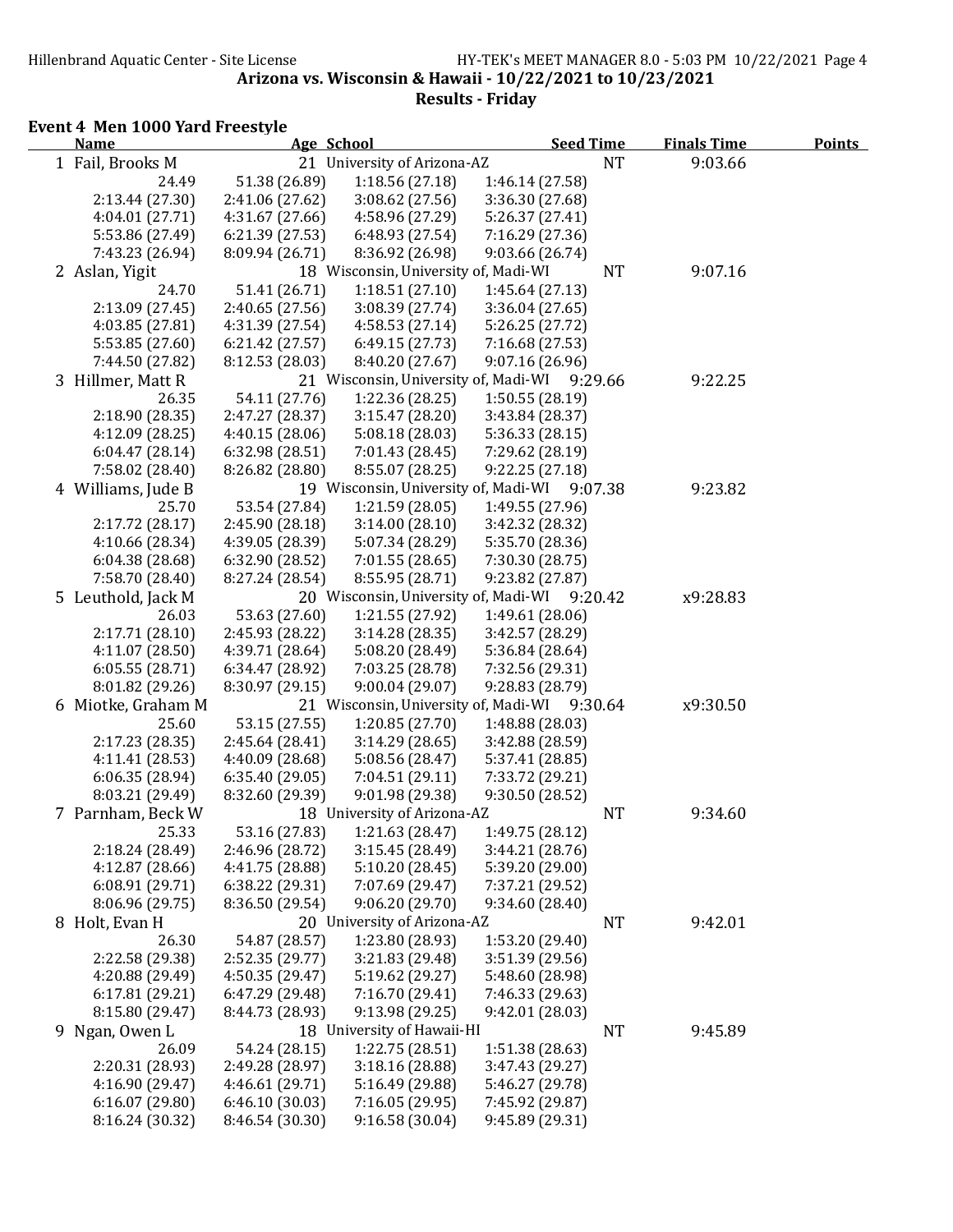| (Event 4 Men 1000 Yard Freestyle) |  |  |  |  |  |
|-----------------------------------|--|--|--|--|--|
|-----------------------------------|--|--|--|--|--|

| <b>Name</b>              | Age School      |                             | <b>Seed Time</b> |           | <b>Finals Time</b> | <b>Points</b> |
|--------------------------|-----------------|-----------------------------|------------------|-----------|--------------------|---------------|
| 10 Ginoza, Makena W      |                 | 19 University of Hawaii-HI  |                  | <b>NT</b> | 9:53.70            |               |
| 26.21                    | 54.74 (28.53)   | 1:23.65 (28.91)             | 1:52.89 (29.24)  |           |                    |               |
| 2:22.38 (29.49)          | 2:51.63 (29.25) | 3:21.32 (29.69)             | 3:51.16(29.84)   |           |                    |               |
| 4:20.74 (29.58)          | 4:50.74 (30.00) | 5:20.95 (30.21)             | 5:51.60 (30.65)  |           |                    |               |
| 6:22.36(30.76)           | 6:53.01(30.65)  | 7:23.61 (30.60)             | 7:54.15 (30.54)  |           |                    |               |
| 8:24.57 (30.42)          | 8:55.52 (30.95) | 9:25.34 (29.82)             | 9:53.70 (28.36)  |           |                    |               |
| 11 Clark, John K         |                 | 21 University of Hawaii-HI  |                  | NT        | 9:58.12            |               |
| 25.48                    | 52.84 (27.36)   | 1:21.04 (28.20)             | 1:49.89 (28.85)  |           |                    |               |
| 2:19.36 (29.47)          | 2:48.65 (29.29) | 3:18.56 (29.91)             | 3:48.93 (30.37)  |           |                    |               |
| 4:19.17 (30.24)          | 4:49.71 (30.54) | 5:20.28 (30.57)             | 5:50.72 (30.44)  |           |                    |               |
| 6:22.38 (31.66)          | 6:53.88(31.50)  | 7:25.15 (31.27)             | 7:56.07 (30.92)  |           |                    |               |
| 8:26.90 (30.83)          | 8:57.62 (30.72) | 9:28.42 (30.80)             | 9:58.12(29.70)   |           |                    |               |
| 12 Odent, Seb            |                 | 21 University of Arizona-AZ |                  | <b>NT</b> | x10:04.51          |               |
| 25.83                    | 54.29 (28.46)   | 1:22.78 (28.49)             | 1:51.85(29.07)   |           |                    |               |
| 2:21.13 (29.28)          | 2:50.86 (29.73) | 3:21.01(30.15)              | 3:51.22 (30.21)  |           |                    |               |
| 4:21.44 (30.22)          | 4:51.98 (30.54) | 5:22.83 (30.85)             | 5:53.64 (30.81)  |           |                    |               |
| 6:24.85 (31.21)          | 6:56.07 (31.22) | 7:27.41 (31.34)             | 7:58.91 (31.50)  |           |                    |               |
| 8:30.60 (31.69)          | 9:02.23(31.63)  | 9:33.64(31.41)              | 10:04.51 (30.87) |           |                    |               |
| 13 Imonen, Brock F       |                 | 19 University of Hawaii-HI  |                  | <b>NT</b> | x10:09.17          |               |
| 25.63                    | 53.59 (27.96)   | 1:22.04 (28.45)             | 1:51.23 (29.19)  |           |                    |               |
| 2:20.74 (29.51)          | 2:51.13 (30.39) | 3:21.29(30.16)              | 3:51.46(30.17)   |           |                    |               |
| 4:22.51 (31.05)          | 4:53.73 (31.22) | 5:24.51 (30.78)             | 5:56.19 (31.68)  |           |                    |               |
| 6:27.93 (31.74)          | 6:59.75 (31.82) | 7:32.05 (32.30)             | 8:03.83 (31.78)  |           |                    |               |
| 8:35.72 (31.89)          | 9:07.81 (32.09) | 9:39.09 (31.28)             | 10:09.17 (30.08) |           |                    |               |
| --- Schwickert, Marvin M |                 | 19 University of Hawaii-HI  |                  | <b>NT</b> | X10:24.52          |               |
| 26.73                    | 56.02 (29.29)   | 1:25.95 (29.93)             | 1:56.04(30.09)   |           |                    |               |
| 2:26.32 (30.28)          | 2:56.92 (30.60) | 3:27.73 (30.81)             | 3:58.90(31.17)   |           |                    |               |
| 4:30.59 (31.69)          | 5:02.01 (31.42) | 5:33.94 (31.93)             | 6:06.05(32.11)   |           |                    |               |
| 6:38.11(32.06)           | 7:10.31 (32.20) | 7:43.25 (32.94)             | 8:15.57 (32.32)  |           |                    |               |
| 8:48.28 (32.71)          | 9:20.71 (32.43) | 9:53.15 (32.44)             | 10:24.52 (31.37) |           |                    |               |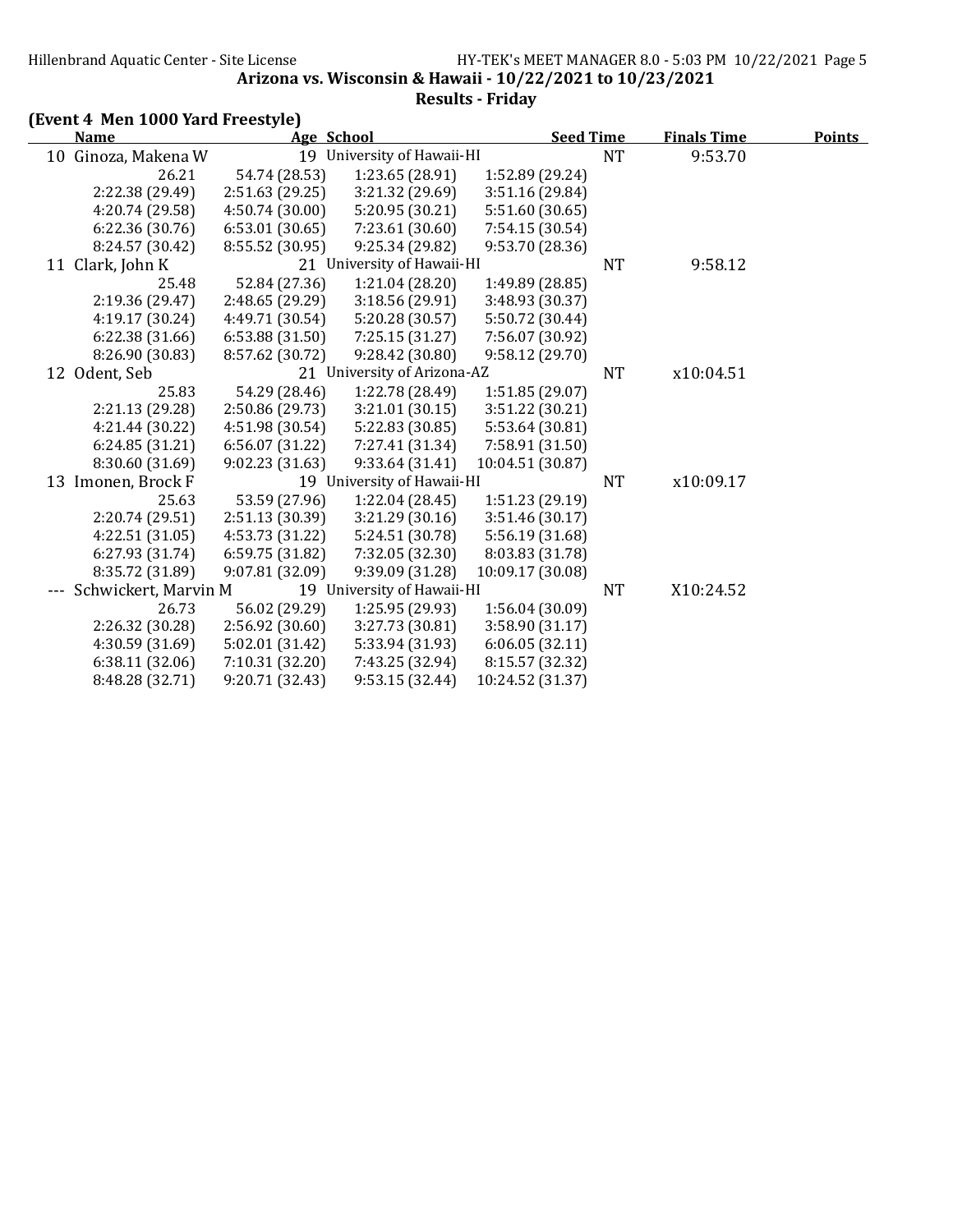## Results - Friday

### Event 5 Women 200 Yard Backstroke

| Name                  | Age School                                         | <b>Seed Time</b> | <b>Finals Time</b> | <b>Points</b> |
|-----------------------|----------------------------------------------------|------------------|--------------------|---------------|
| 1 Bacon, Phoebe M     | 19 Wisconsin, University of, Madi-WI 1:48.32       |                  | 1:57.19            |               |
| 27.48                 | 56.76 (29.28)<br>$1:27.11(30.35)$ $1:57.19(30.08)$ |                  |                    |               |
| 2 Schoof, Kaylyn E    | 19 Wisconsin, University of, Madi-WI 1:55.31       |                  | 1:59.60            |               |
| 29.12                 | 1:30.40(30.29)<br>1:00.11(30.99)                   | 1:59.60(29.20)   |                    |               |
| 3 Newman, Mara S      | 21 Wisconsin, University of, Madi-WI 1:54.14       |                  | 1:59.72            |               |
| 28.57                 | 59.50 (30.93) 1:29.59 (30.09) 1:59.72 (30.13)      |                  |                    |               |
| 4 Passon, Felicity E  | 22 University of Arizona-AZ                        | <b>NT</b>        | 2:00.04            |               |
| 28.86                 | 59.79 (30.93)<br>1:30.51(30.72)                    | 2:00.04(29.53)   |                    |               |
| 5 Bernal, Aria I      | 20 University of Arizona-AZ                        | <b>NT</b>        | 2:03.10            |               |
| 28.30                 | 59.14 (30.84)<br>1:31.00(31.86)                    | 2:03.10 (32.10)  |                    |               |
| 6 Guanci, Margaret A  | 21 Wisconsin, University of, Madi-WI 1:56.63       |                  | x2:03.15           |               |
| 29.03                 | 1:00.07(31.04)<br>1:31.30 (31.23)                  | 2:03.15(31.85)   |                    |               |
| 7 Dobos, Dorka        | 21 University of Hawaii-HI                         | <b>NT</b>        | 2:03.29            |               |
| 29.00                 | 1:00.13(31.13)<br>1:31.78(31.65)                   | 2:03.29 (31.51)  |                    |               |
| 8 Lindsay, Tia E      | 19 University of Arizona-AZ                        | <b>NT</b>        | 2:03.35            |               |
| 28.88                 | 1:31.59(31.97)<br>59.62 (30.74)                    | 2:03.35(31.76)   |                    |               |
| 9 Lang, Erin M        | 20 University of Arizona-AZ                        | <b>NT</b>        | x2:03.82           |               |
| 28.96                 | 59.84 (30.88)<br>1:32.21 (32.37)                   | 2:03.82 (31.61)  |                    |               |
| 10 Merckx, Axana T    | 19 University of Arizona-AZ                        | <b>NT</b>        | x2:04.51           |               |
| 29.30                 | 1:00.94(31.64)<br>1:32.82 (31.88)                  | 2:04.51 (31.69)  |                    |               |
| 11 Frey, Emma A       | 21 University of Hawaii-HI                         | <b>NT</b>        | 2:05.96            |               |
| 29.18                 | 1:00.95(31.77)<br>1:33.49 (32.54)                  | 2:05.96 (32.47)  |                    |               |
| 12 Friedrich, Anna    | 22 University of Hawaii-HI                         | <b>NT</b>        | 2:06.25            |               |
| 30.20                 | 1:02.02(31.82)<br>1:34.23 (32.21)                  | 2:06.25 (32.02)  |                    |               |
| 13 Briggs, Michaela N | 20 University of Hawaii-HI                         | <b>NT</b>        | x2:09.04           |               |
| 29.42                 | 1:35.19 (33.72)<br>1:01.47(32.05)                  | 2:09.04 (33.85)  |                    |               |
| --- Lillie, Nanami K  | 18 University of Hawaii-HI                         | <b>NT</b>        | X2:10.05           |               |
| 30.07                 | $1:02.82$ (32.75) $1:36.23$ (33.41)                | 2:10.05 (33.82)  |                    |               |
| Puccini, Alexa A      | 20 University of Arizona-AZ                        | <b>NT</b>        | <b>SCR</b>         |               |
| --- Reeder, Grace C   | 20 University of Arizona-AZ                        | <b>NT</b>        | <b>SCR</b>         |               |
| --- Beisel, Steffi V  | 18 University of Arizona-AZ                        | <b>NT</b>        | <b>SCR</b>         |               |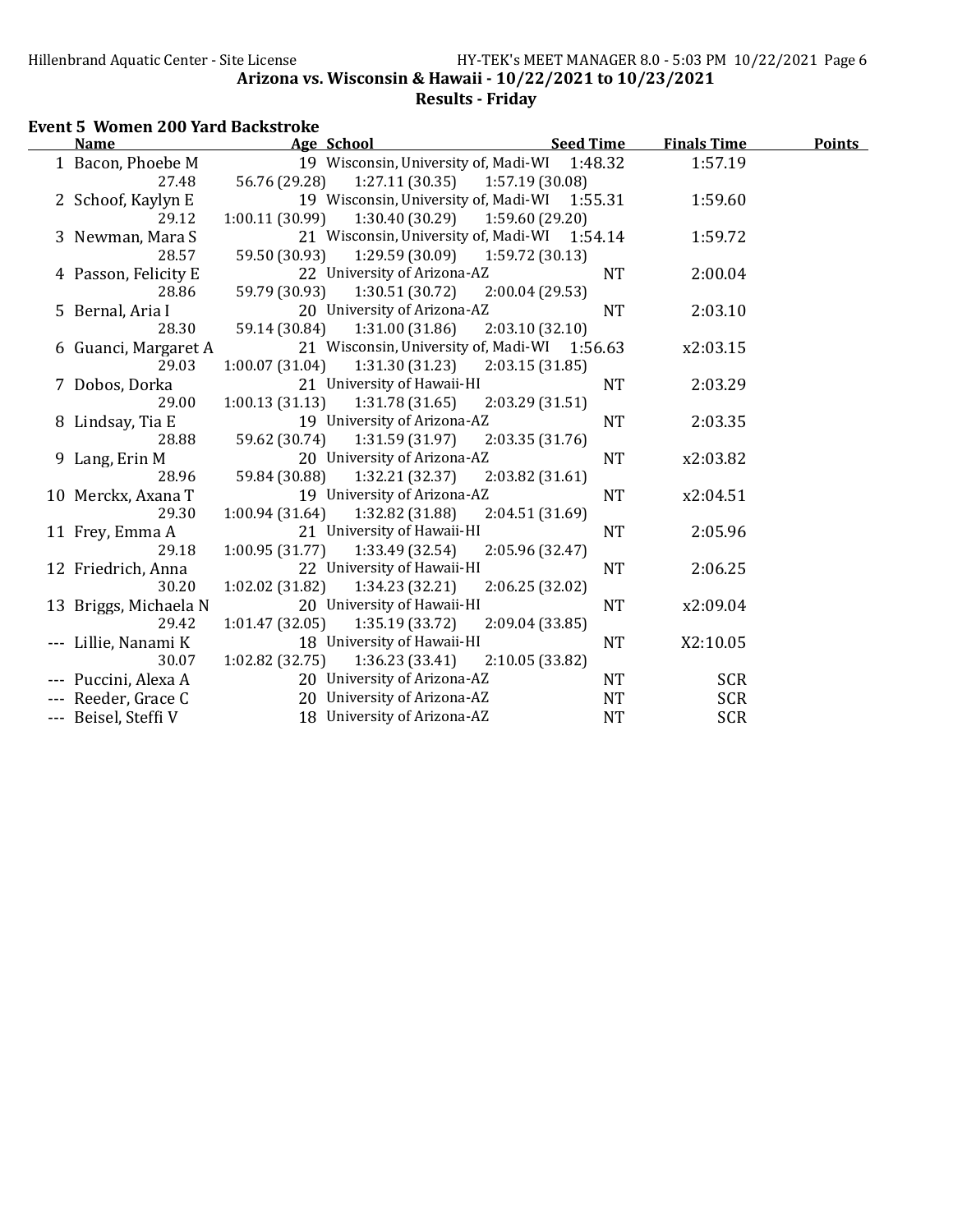## Results - Friday

### Event 6 Men 200 Yard Backstroke

 $\overline{\phantom{a}}$ 

| Name                | Age School                                    | <b>Seed Time</b>                             | <b>Finals Time</b> | <b>Points</b> |
|---------------------|-----------------------------------------------|----------------------------------------------|--------------------|---------------|
| 1 Newmark, Jacob Q  |                                               | 19 Wisconsin, University of, Madi-WI 1:42.39 | 1:47.49            |               |
| 25.70               | 53.30 (27.60) 1:19.98 (26.68) 1:47.49 (27.51) |                                              |                    |               |
| 2 Maric, Ognjen     | 20 University of Arizona-AZ                   | NT                                           | 1:48.07            |               |
| 25.56               | 53.20 (27.64) 1:21.14 (27.94) 1:48.07 (26.93) |                                              |                    |               |
| 3 Jekel, Wes B      | 21 Wisconsin, University of, Madi-WI          | NT                                           | 1:48.22            |               |
| 26.19               | 54.55 (28.36) 1:21.72 (27.17) 1:48.22 (26.50) |                                              |                    |               |
| 4 Nixdorf, Andrew M |                                               | 20 Wisconsin, University of, Madi-WI 1:44.65 | 1:49.10            |               |
| 26.29               | 53.53 (27.24) 1:21.48 (27.95) 1:49.10 (27.62) |                                              |                    |               |
| 5 Dempster, Allen J | 19 University of Arizona-AZ                   | NT                                           | 1:50.82            |               |
| 26.25               | 54.48 (28.23) 1:22.79 (28.31) 1:50.82 (28.03) |                                              |                    |               |
| 6 Gallagher, Tim K  | 20 University of Hawaii-HI                    | <b>NT</b>                                    | 1:52.26            |               |
| 26.80               | 55.51 (28.71) 1:24.20 (28.69) 1:52.26 (28.06) |                                              |                    |               |
| 7   Kurka, Tadzio   |                                               | 20 Wisconsin, University of, Madi-WI 1:43.82 | x1:52.35           |               |
| 26.42               | 55.19 (28.77) 1:23.40 (28.21) 1:52.35 (28.95) |                                              |                    |               |
| 8 Venter, Ian R     | 22 University of Hawaii-HI                    | NT                                           | 1:52.96            |               |
| 26.77               | 55.57 (28.80) 1:24.47 (28.90) 1:52.96 (28.49) |                                              |                    |               |
| 9 Coen, Ty A        | 21 University of Arizona-AZ                   | <b>NT</b>                                    | 1:56.17            |               |
| 26.84               | 55.89 (29.05) 1:25.12 (29.23) 1:56.17 (31.05) |                                              |                    |               |
| 10 West, Connor C   | 18 University of Arizona-AZ                   | NT.                                          | x1:57.03           |               |
| 26.90               | 56.70 (29.80) 1:27.30 (30.60) 1:57.03 (29.73) |                                              |                    |               |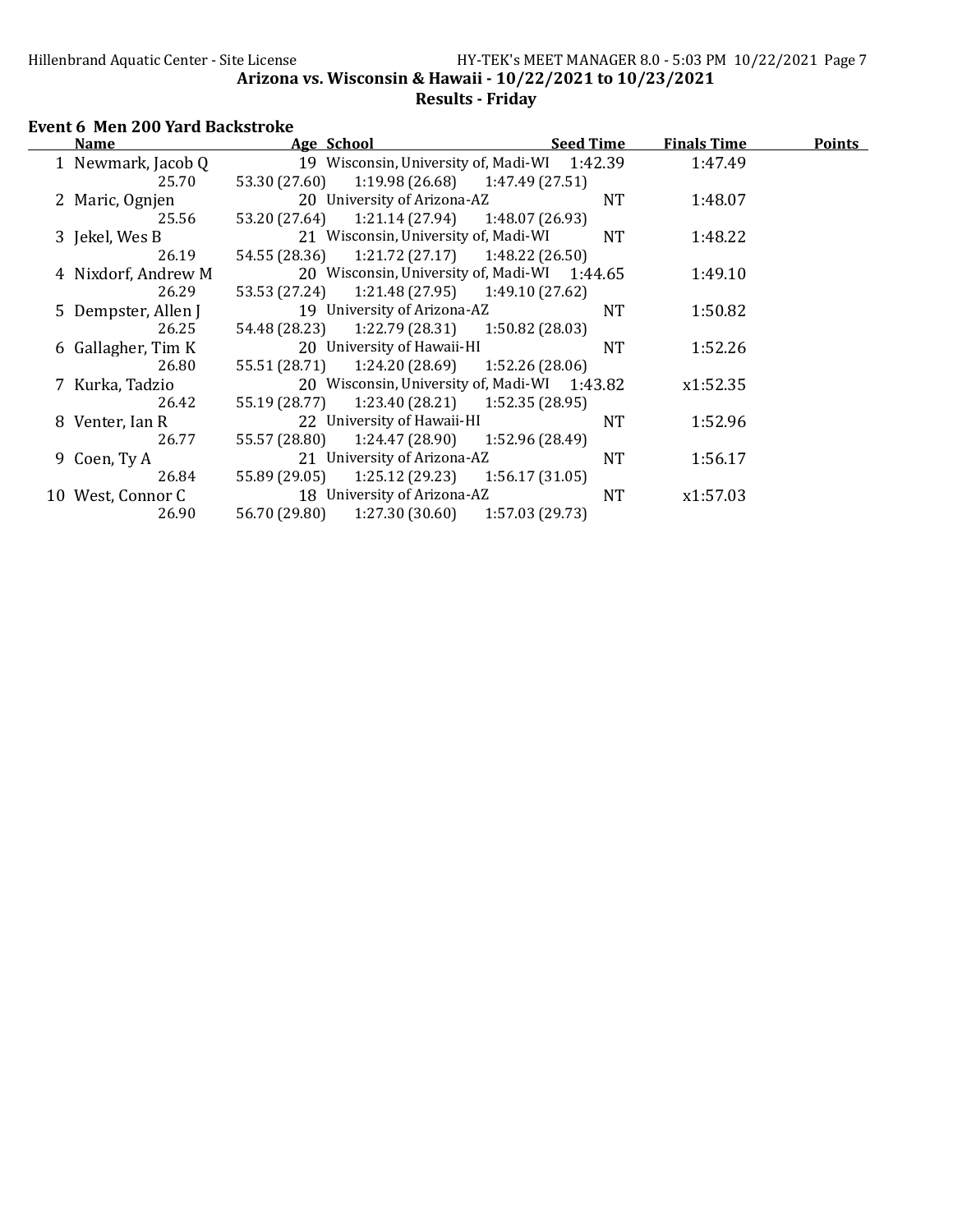## Results - Friday

## Event 7 Women 50 Yard Freestyle

| <b>Points</b> |
|---------------|
|               |
|               |
|               |
|               |
|               |
|               |
|               |
|               |
|               |
|               |
|               |
|               |
|               |
|               |
|               |
|               |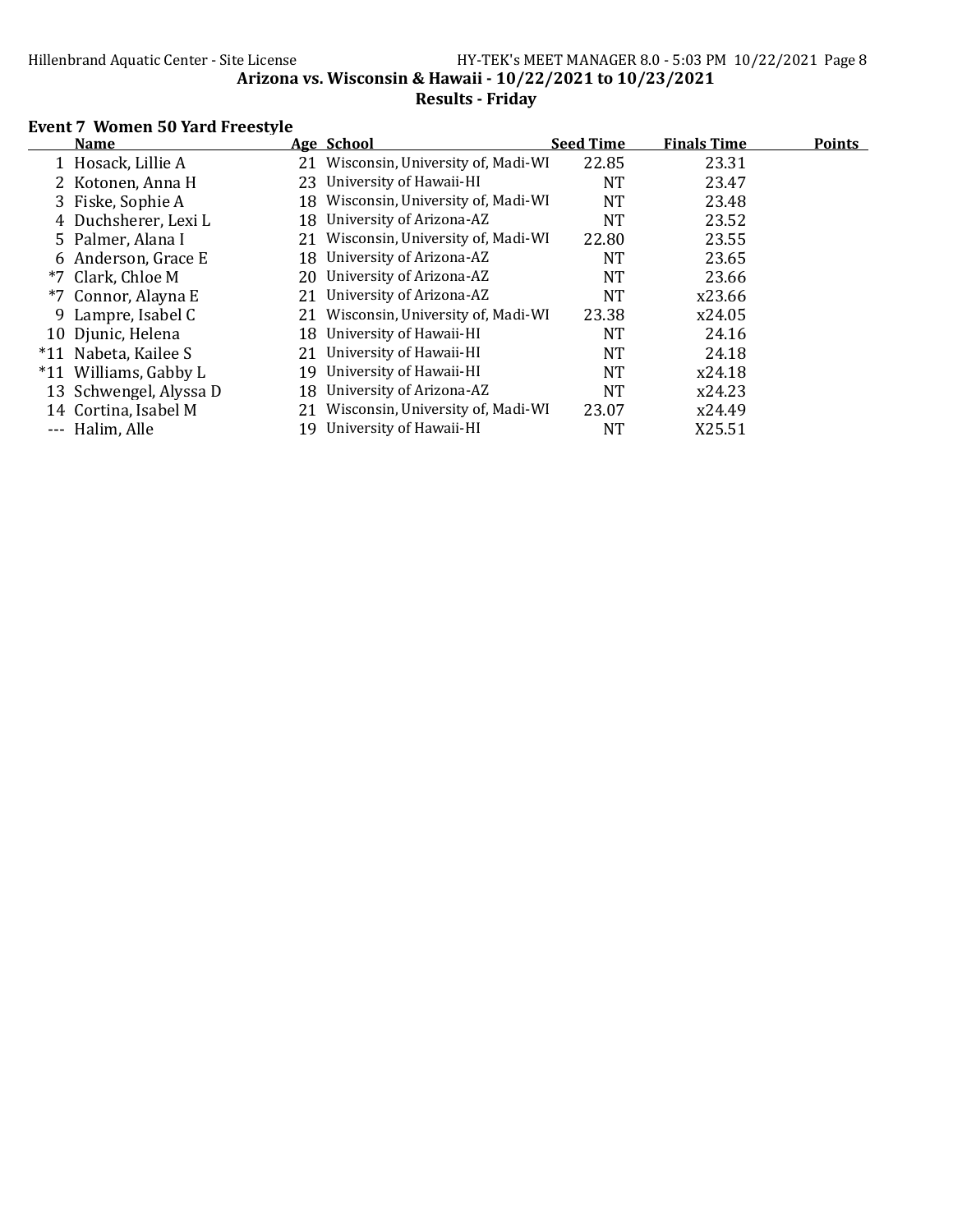# Results - Friday

### Event 8 Men 50 Yard Freestyle

|         | <b>Name</b>            |    | Age School                        | <b>Seed Time</b> | <b>Finals Time</b> | <b>Points</b> |
|---------|------------------------|----|-----------------------------------|------------------|--------------------|---------------|
|         | 1 Benson, Andrew T     | 19 | Wisconsin, University of, Madi-WI | 19.25            | 19.84              |               |
|         | 2 Adam, Franz N        | 23 | University of Hawaii-HI           | <b>NT</b>        | 20.52              |               |
|         | 3 Combs, Tai J         | 20 | University of Arizona-AZ          | <b>NT</b>        | 20.57              |               |
| 4       | Ercegovic, Marin       | 21 | University of Arizona-AZ          | <b>NT</b>        | 20.64              |               |
|         | 5 Delaney, Dylan D     | 21 | Wisconsin, University of, Madi-WI | 19.90            | 20.77              |               |
| 6       | Zelen, Ryan J          | 20 | Wisconsin, University of, Madi-WI | 20.60            | 20.81              |               |
|         | Masten, Tim            | 23 | University of Hawaii-HI           | <b>NT</b>        | 20.86              |               |
| 8       | Casey-Hrenak, Isaac S  | 19 | Wisconsin, University of, Madi-WI | 20.46            | x20.89             |               |
|         | 9 Perham, Ryan D       | 19 | University of Arizona-AZ          | <b>NT</b>        | 21.09              |               |
|         | 10 McMahon, Alex J     | 18 | University of Arizona-AZ          | <b>NT</b>        | x21.10             |               |
|         | *11 Lisoway, Justin N  | 20 | University of Hawaii-HI           | NT               | 21.27              |               |
|         | *11 Ross, Andrew       | 19 | University of Hawaii-HI           | NT               | x21.27             |               |
|         | --- Meyer, Dietrich R  | 18 | University of Hawaii-HI           | NT               | X21.48             |               |
|         | Hokama-Decker, Kaiko K | 19 | University of Hawaii-HI           | <b>NT</b>        | X21.54             |               |
|         | --- Kea, Kahi J        | 18 | University of Hawaii-HI           | <b>NT</b>        | X22.48             |               |
| $- - -$ | Miller, Seth J         | 19 | University of Arizona-AZ          | <b>NT</b>        | <b>SCR</b>         |               |
| $- - -$ | Gwiazdowski, Colin T   | 21 | University of Arizona-AZ          | <b>NT</b>        | <b>SCR</b>         |               |
|         | --- Donovan, Jack L    | 18 | University of Arizona-AZ          | NT               | <b>SCR</b>         |               |
|         |                        |    |                                   |                  |                    |               |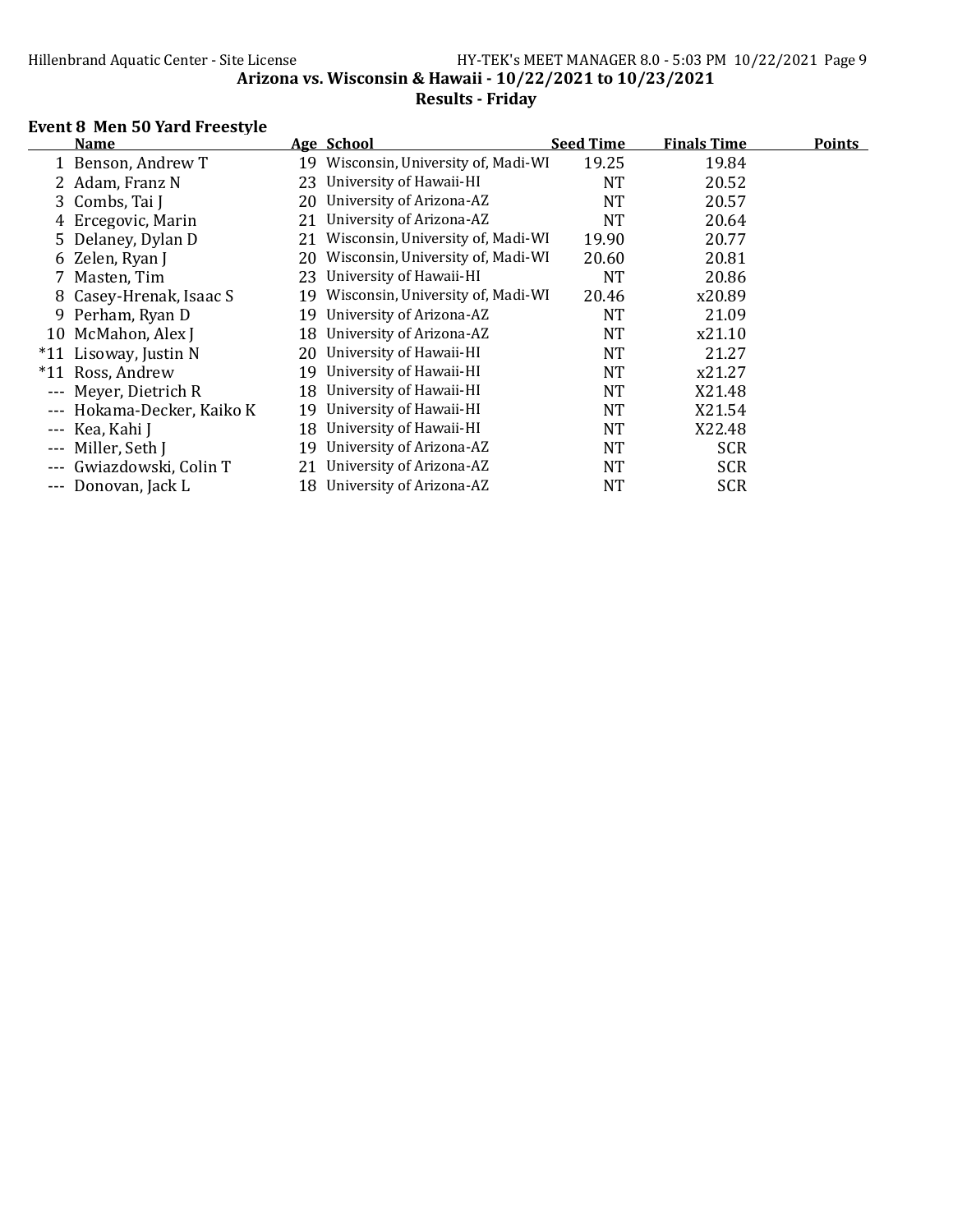| <b>Event 9 Women 200 Yard Breaststroke</b> |  |  |  |  |
|--------------------------------------------|--|--|--|--|
|--------------------------------------------|--|--|--|--|

| <b>Name</b>           | Age School                                   | <b>Seed Time</b> | <b>Finals Time</b> | <b>Points</b> |
|-----------------------|----------------------------------------------|------------------|--------------------|---------------|
| 1 Moore, Elizabeth T  | 20 Wisconsin, University of, Madi-WI 2:14.17 |                  | 2:16.80            |               |
| 31.22                 | 1:06.54(35.32)<br>1:41.04 (34.50)            | 2:16.80(35.76)   |                    |               |
| 2 McClintock, Katie M | 19 Wisconsin, University of, Madi-WI         | NT               | 2:17.40            |               |
| 31.31                 | 1:06.42(35.11)<br>1:42.09 (35.67)            | 2:17.40(35.31)   |                    |               |
| 3 Hobbs, Kira X       | 18 University of Hawaii-HI                   | NT               | 2:19.11            |               |
| 32.13                 | 1:42.01 (35.07)<br>1:06.94(34.81)            | 2:19.11(37.10)   |                    |               |
| 4 Silvestri, Jenna A  | 21 Wisconsin, University of, Madi-WI 2:12.13 |                  | 2:19.12            |               |
| 31.67                 | 1:42.56 (35.57)<br>1:06.99(35.32)            | 2:19.12(36.56)   |                    |               |
| 5 Strachan, Katie L   | 21 University of Hawaii-HI                   | NT               | 2:19.63            |               |
| 32.28                 | 1:07.56(35.28)<br>1:43.60 (36.04)            | 2:19.63(36.03)   |                    |               |
| 6 Bailey, Hannah K    | 19 University of Hawaii-HI                   | NT               | 2:21.49            |               |
| 31.92                 | 1:07.62(35.70)<br>1:44.52 (36.90)            | 2:21.49(36.97)   |                    |               |
| 7 Ivanov, Kathryn     | 18 University of Hawaii-HI                   | NT               | x2:25.76           |               |
| 33.61                 | 1:11.38(37.77)<br>1:49.09 (37.71)            | 2:25.76 (36.67)  |                    |               |
| 8 Ahluwalia, Maddy    | 18 University of Arizona-AZ                  | NT               | 2:26.49            |               |
| 32.56                 | 1:47.97 (38.22)<br>1:09.75(37.19)            | 2:26.49(38.52)   |                    |               |
| 9 Bouraoui, Nadia D   | 18 University of Arizona-AZ                  | NT               | 2:28.61            |               |
| 33.30                 | 1:10.84(37.54)<br>1:49.35(38.51)             | 2:28.61 (39.26)  |                    |               |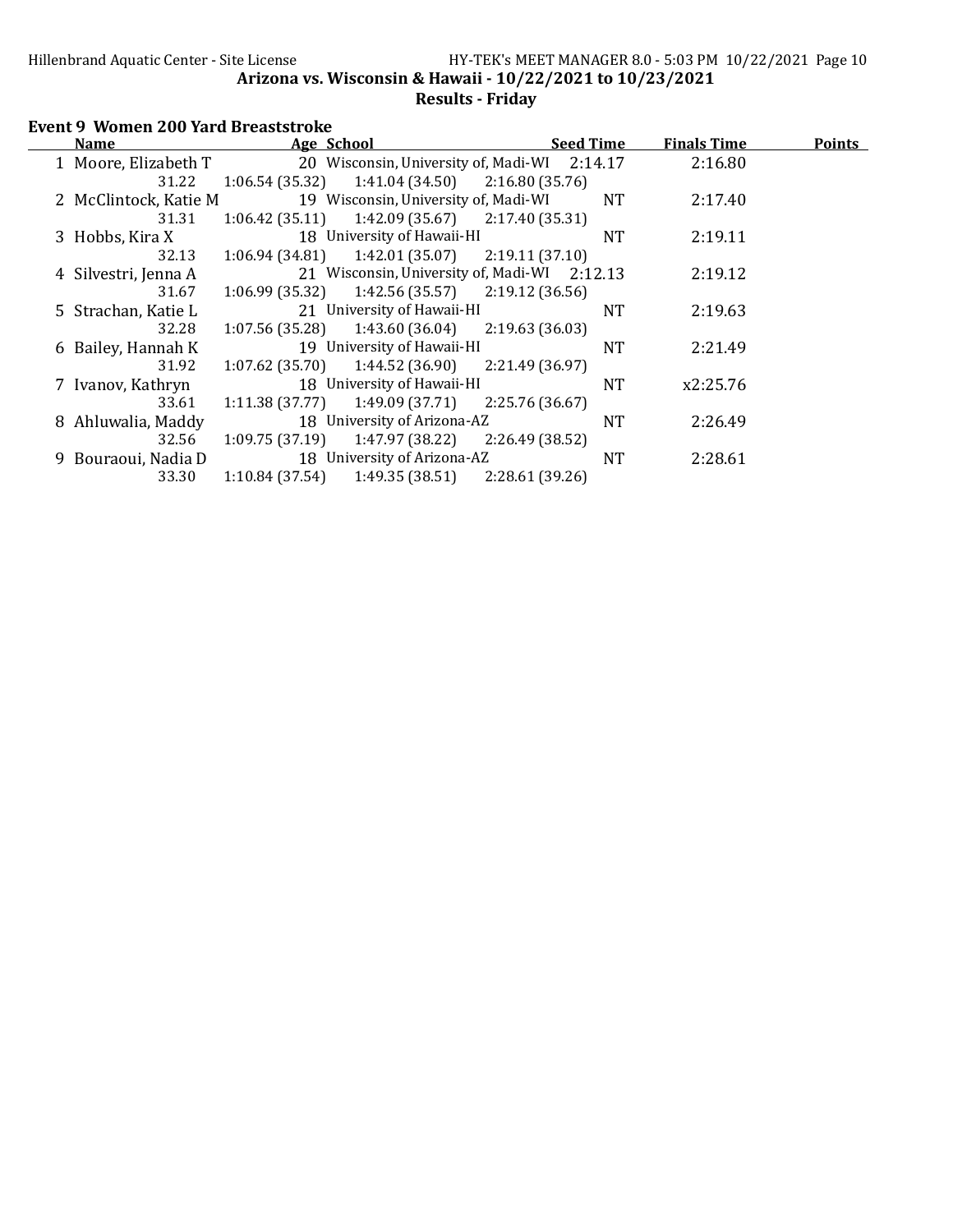# Results - Friday

### Event 10 Men 200 Yard Breaststroke

| Name                    | Age School                                         | <b>Seed Time</b> | <b>Finals Time</b> | <b>Points</b> |
|-------------------------|----------------------------------------------------|------------------|--------------------|---------------|
| 1 Hand, Jacob R         | 19 University of Arizona-AZ                        | <b>NT</b>        | 1:59.94            |               |
| 27.88                   | 59.21 (31.33)<br>$1:29.96(30.75)$ $1:59.94(29.98)$ |                  |                    |               |
| 2 Myhre, Will D         | 21 Wisconsin, University of, Madi-WI               | NT               | 2:01.52            |               |
| 27.28                   | $1:30.01(31.82)$ $2:01.52(31.51)$<br>58.19 (30.91) |                  |                    |               |
| 3 Segal, Matt E         | 18 Wisconsin, University of, Madi-WI               | NT               | 2:03.36            |               |
| 27.86                   | 58.64 (30.78) 1:30.39 (31.75) 2:03.36 (32.97)      |                  |                    |               |
| 4 Aman, Caleb R         | 21 Wisconsin, University of, Madi-WI 1:55.98       |                  | 2:03.71            |               |
| 28.15                   | 1:32.09 (31.99) 2:03.71 (31.62)<br>1:00.10(31.95)  |                  |                    |               |
| 5 Goldfaden, Tomer      | 21 University of Hawaii-HI                         | <b>NT</b>        | 2:05.79            |               |
| 28.27                   | $1:01.36(33.09)$ $1:33.44(32.08)$ $2:05.79(32.35)$ |                  |                    |               |
| 6 Foote, Ryan M         | 20 University of Arizona-AZ                        | <b>NT</b>        | 2:06.05            |               |
| 27.92                   | $59.97(32.05)$ $1:32.44(32.47)$                    | 2:06.05 (33.61)  |                    |               |
| 7 Fouts, Eli A          | 21 Wisconsin, University of, Madi-WI 2:00.21       |                  | x2:07.16           |               |
| 28.21                   | 59.93 (31.72) 1:33.18 (33.25) 2:07.16 (33.98)      |                  |                    |               |
| 8 Bahti, Tate S         | 18 University of Arizona-AZ                        | <b>NT</b>        | 2:09.31            |               |
| 28.83                   | 1:01.66(32.83)<br>1:35.26 (33.60)                  | 2:09.31(34.05)   |                    |               |
| 9 Ngan, Owen L          | 18 University of Hawaii-HI                         | <b>NT</b>        | 2:11.94            |               |
| 30.30                   | $1:03.58(33.28)$ $1:37.54(33.96)$                  | 2:11.94(34.40)   |                    |               |
| 10 Wells, Ty J          | 21 University of Arizona-AZ                        | <b>NT</b>        | x2:13.63           |               |
| 29.40                   | $1:02.80(33.40)$ $1:37.59(34.79)$                  | 2:13.63(36.04)   |                    |               |
| 11 Schwickert, Marvin M | 19 University of Hawaii-HI                         | <b>NT</b>        | 2:19.58            |               |
| 31.53                   | $1:06.96(35.43)$ $1:43.02(36.06)$                  | 2:19.58(36.56)   |                    |               |
|                         |                                                    |                  |                    |               |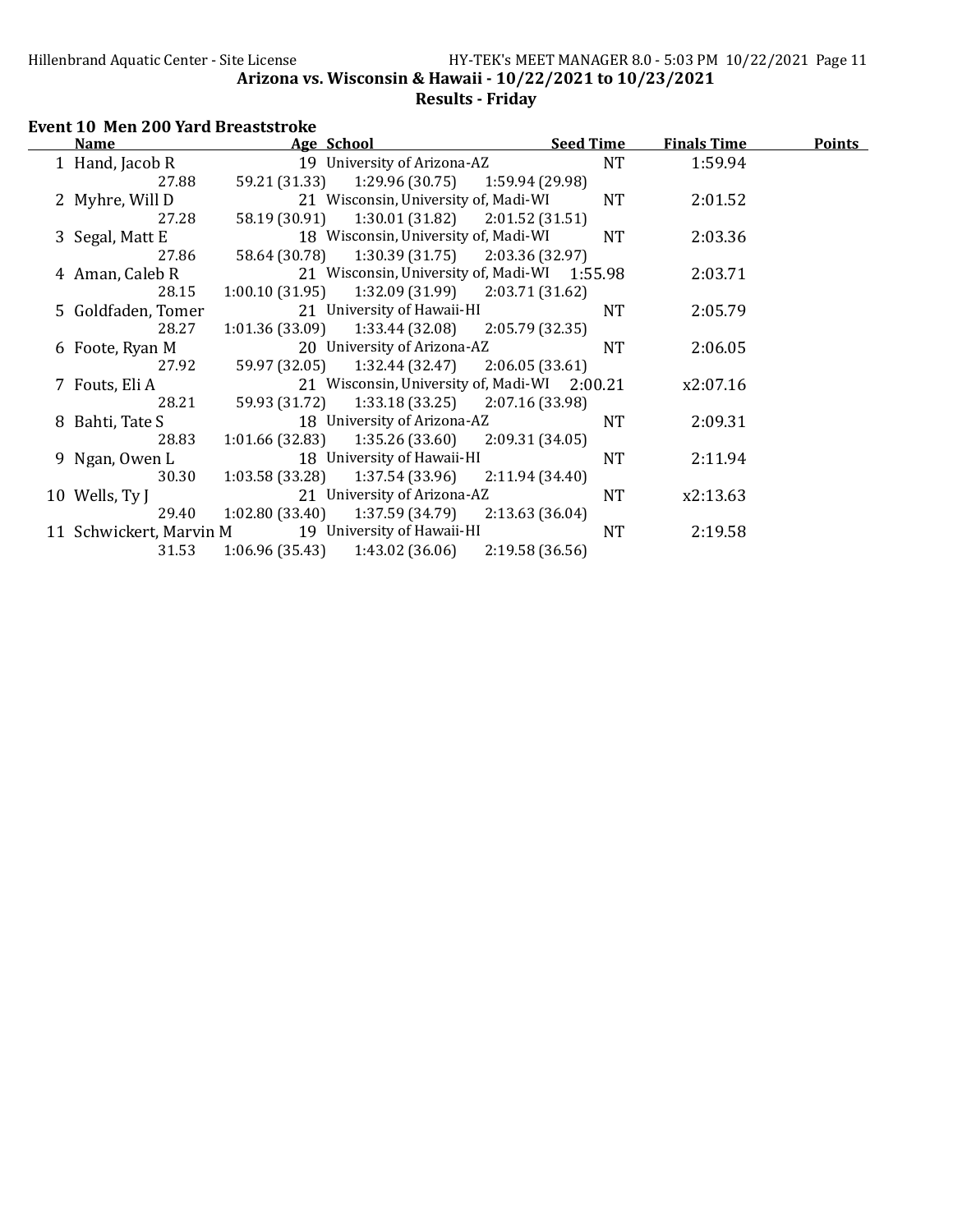|    | <b>Event 11 Women 100 Yard Butterfly</b> |                                      |                  |                    |               |  |  |  |
|----|------------------------------------------|--------------------------------------|------------------|--------------------|---------------|--|--|--|
|    | <b>Name</b>                              | Age School                           | <b>Seed Time</b> | <b>Finals Time</b> | <b>Points</b> |  |  |  |
|    | 1 Jump, Mallory K                        | 20 Wisconsin, University of, Madi-WI | <b>NT</b>        | 54.30              |               |  |  |  |
|    | 25.48                                    | 54.30 (28.82)                        |                  |                    |               |  |  |  |
|    | 2 McConagha, Mackenize B                 | 18 Wisconsin, University of, Madi-WI | <b>NT</b>        | 54.78              |               |  |  |  |
|    | 25.42                                    | 54.78 (29.36)                        |                  |                    |               |  |  |  |
|    | 3 Heimstead, Julia L                     | 18 University of Arizona-AZ          | <b>NT</b>        | 54.93              |               |  |  |  |
|    | 25.78                                    | 54.93 (29.15)                        |                  |                    |               |  |  |  |
|    | 4 Seigal, Mikayla Q                      | 20 Wisconsin, University of, Madi-WI | 54.84            | 56.05              |               |  |  |  |
|    | 26.36                                    | 56.05 (29.69)                        |                  |                    |               |  |  |  |
|    | 5 Burt, Madeline E                       | 19 University of Arizona-AZ          | <b>NT</b>        | 56.06              |               |  |  |  |
|    | 26.44                                    | 56.06 (29.62)                        |                  |                    |               |  |  |  |
|    | 6 Lampre, Isabel C                       | 21 Wisconsin, University of, Madi-WI | 53.89            | x56.72             |               |  |  |  |
|    | 26.45                                    | 56.72 (30.27)                        |                  |                    |               |  |  |  |
|    | 7 Frey, Emma A                           | 21 University of Hawaii-HI           | <b>NT</b>        | 57.59              |               |  |  |  |
|    | 26.78                                    | 57.59 (30.81)                        |                  |                    |               |  |  |  |
|    | 8 Ryan, Jordyn K                         | 22 University of Hawaii-HI           | <b>NT</b>        | 57.73              |               |  |  |  |
|    | 26.86                                    | 57.73 (30.87)                        |                  |                    |               |  |  |  |
| *9 | Friedrich, Anna                          | 22 University of Hawaii-HI           | <b>NT</b>        | 57.80              |               |  |  |  |
|    | 26.92                                    | 57.80 (30.88)                        |                  |                    |               |  |  |  |
|    | *9 Puccini, Alexa A                      | 20 University of Arizona-AZ          | <b>NT</b>        | 57.80              |               |  |  |  |
|    | 27.21                                    | 57.80 (30.59)                        |                  |                    |               |  |  |  |
|    | 11 Connor, Alayna E                      | 21 University of Arizona-AZ          | <b>NT</b>        | x59.30             |               |  |  |  |
|    | 26.87                                    | 59.30 (32.43)                        |                  |                    |               |  |  |  |
|    | 12 Lillie, Nanami K                      | 18 University of Hawaii-HI           | <b>NT</b>        | x59.44             |               |  |  |  |
|    | 27.72                                    | 59.44 (31.72)                        |                  |                    |               |  |  |  |
|    | Halim, Alle                              | 19 University of Hawaii-HI           | <b>NT</b>        | X1:02.50           |               |  |  |  |
|    | 28.90                                    | 1:02.50(33.60)                       |                  |                    |               |  |  |  |
|    | --- Schoof, Kaylyn E                     | 19 Wisconsin, University of, Madi-WI | 54.17            | <b>SCR</b>         |               |  |  |  |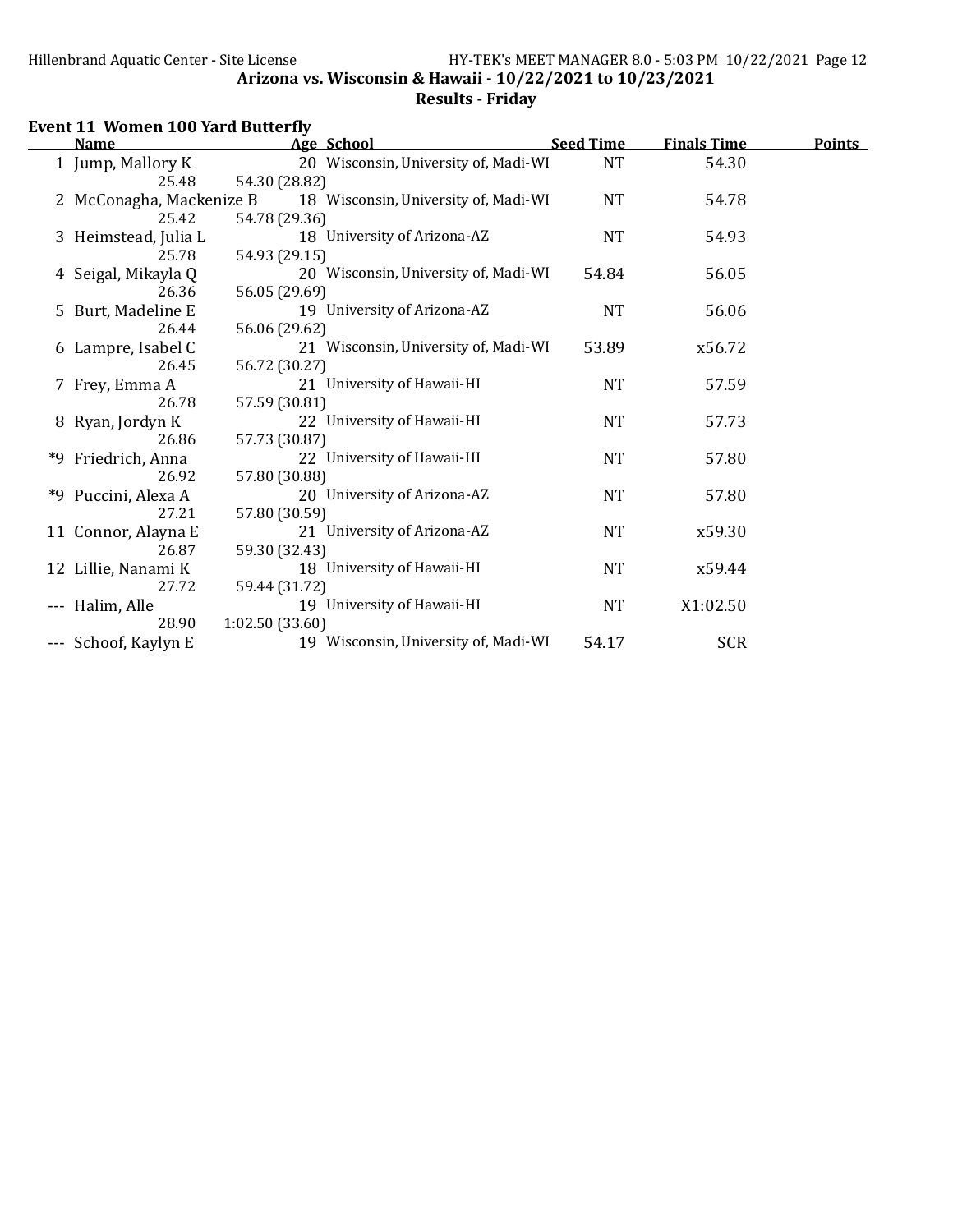## Results - Friday

### Event 12 Men 100 Yard Butterfly

|       | <b>Name</b>            | Age School                           | <b>Seed Time</b> | <b>Finals Time</b> | <b>Points</b> |
|-------|------------------------|--------------------------------------|------------------|--------------------|---------------|
|       | 1 Nixdorf, Andrew M    | 20 Wisconsin, University of, Madi-WI | 48.10            | 48.89              |               |
|       | 23.89                  | 48.89 (25.00)                        |                  |                    |               |
|       | 2 Jekel, Wes B         | 21 Wisconsin, University of, Madi-WI | 45.96            | 48.96              |               |
|       | 22.67                  | 48.96 (26.29)                        |                  |                    |               |
|       | 3 Gessner, Erik T      | 21 Wisconsin, University of, Madi-WI | 46.51            | 49.03              |               |
|       | 22.98                  | 49.03 (26.05)                        |                  |                    |               |
|       | 4 Santana, Brendan J   | 22 University of Arizona-AZ          | <b>NT</b>        | 49.95              |               |
|       | 22.98                  | 49.95 (26.97)                        |                  |                    |               |
|       | 5 Taner, Brooks E      | 19 University of Arizona-AZ          | <b>NT</b>        | 50.03              |               |
|       | 23.63                  | 50.03 (26.40)                        |                  |                    |               |
|       | 6 Bensch, Constantin M | 20 Wisconsin, University of, Madi-WI | 47.94            | x50.06             |               |
|       | 23.23                  | 50.06 (26.83)                        |                  |                    |               |
|       | 7 Zelen, Ryan J        | 20 Wisconsin, University of, Madi-WI | 48.93            | x50.59             |               |
|       | 23.33                  | 50.59 (27.26)                        |                  |                    |               |
|       | *8 Meacham, Jordan     | 18 University of Hawaii-HI           | <b>NT</b>        | 50.65              |               |
|       | 23.48                  | 50.65 (27.17)                        |                  |                    |               |
| *8    | Bock, Evan P           | 18 Wisconsin, University of, Madi-WI | <b>NT</b>        | x50.65             |               |
|       | 23.67                  | 50.65 (26.98)                        |                  |                    |               |
|       | 10 Bukovics, Milan     | 20 University of Hawaii-HI           | <b>NT</b>        | 50.67              |               |
|       | 23.85                  | 50.67 (26.82)                        |                  |                    |               |
|       | 11 Niziolek, Frank A   | 22 Wisconsin, University of, Madi-WI | 48.12            | x50.84             |               |
|       | 23.99                  | 50.84 (26.85)                        |                  |                    |               |
|       | 12 Masten, Tim         | 23 University of Hawaii-HI           | <b>NT</b>        | 50.86              |               |
|       | 23.72                  | 50.86 (27.14)                        |                  |                    |               |
|       | 13 Ross, Andrew        | 19 University of Hawaii-HI           | <b>NT</b>        | x51.72             |               |
|       | 24.21                  | 51.72 (27.51)                        |                  |                    |               |
|       | 14 Perham, Ryan D      | 19 University of Arizona-AZ          | <b>NT</b>        | 51.73              |               |
|       | 24.12                  | 51.73 (27.61)                        |                  |                    |               |
|       | 15 Stoddard, Grant G   | 18 University of Arizona-AZ          | <b>NT</b>        | x51.92             |               |
|       | 23.86                  | 51.92 (28.06)                        |                  |                    |               |
|       | Hokama-Decker, Kaiko K | 19 University of Hawaii-HI           | <b>NT</b>        | X51.60             |               |
|       | 23.81                  | 51.60 (27.79)                        |                  |                    |               |
|       | Miller, Seth J         | 19 University of Arizona-AZ          | <b>NT</b>        | <b>SCR</b>         |               |
|       | Johnston, Aldan S      | 20 University of Arizona-AZ          | NT.              | <b>SCR</b>         |               |
|       | Matson, Wyatt J        | 20 University of Arizona-AZ          | <b>NT</b>        | <b>SCR</b>         |               |
| $---$ | McMahon, Alex J        | 18 University of Arizona-AZ          | <b>NT</b>        | <b>SCR</b>         |               |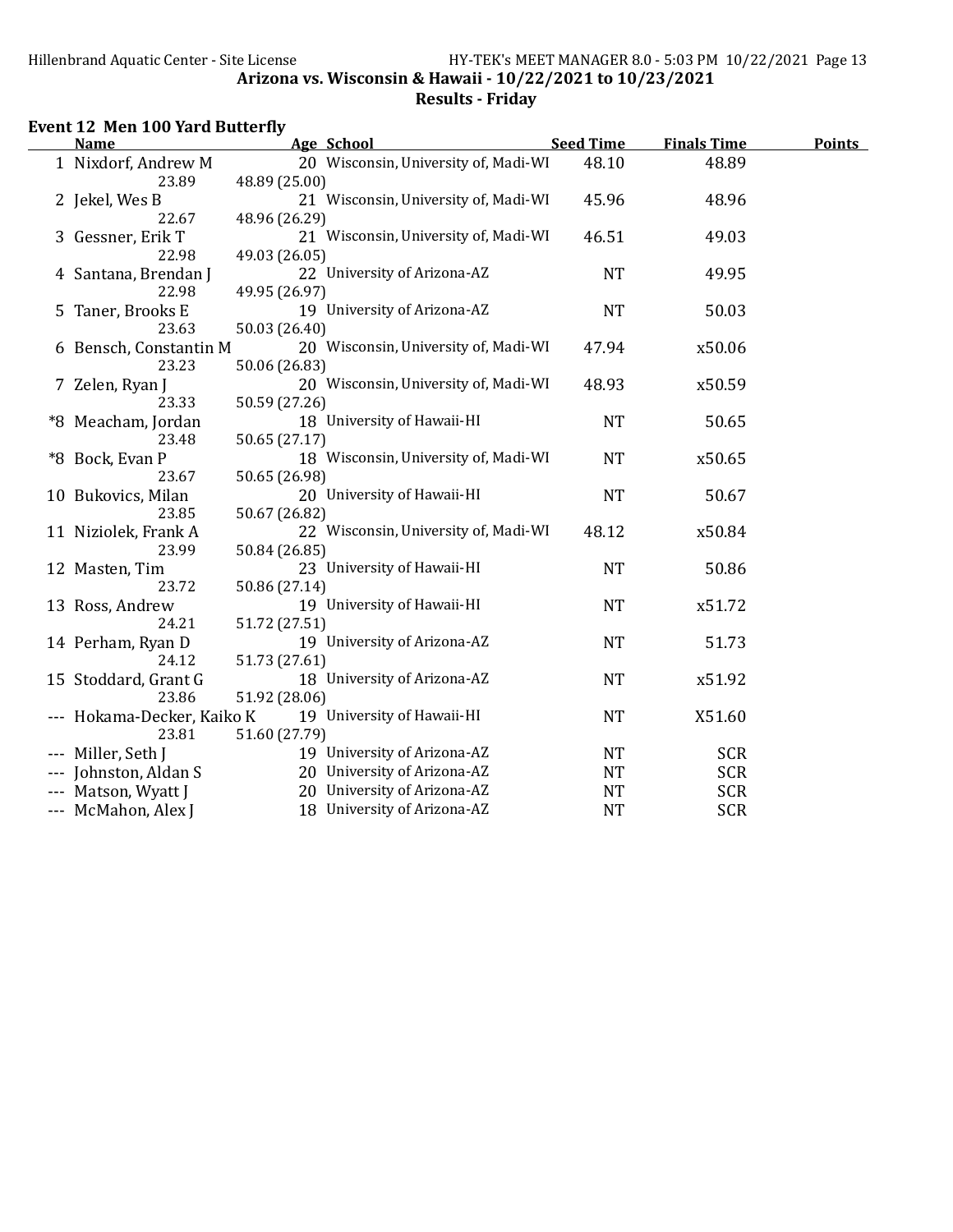# Results - Friday

### Event 13 Women 200 Yard Freestyle

| <b>Name</b>               | Age School                                   | <b>Seed Time</b> | <b>Finals Time</b> | <b>Points</b> |
|---------------------------|----------------------------------------------|------------------|--------------------|---------------|
| 1 Carlson, Abby G         | 18 Wisconsin, University of, Madi-WI         | <b>NT</b>        | 1:49.33            |               |
| 26.27                     | 54.14 (27.87)<br>1:21.88(27.74)              | 1:49.33 (27.45)  |                    |               |
| 2 Mortensen, Amalie S     | 19 University of Arizona-AZ                  | <b>NT</b>        | 1:49.64            |               |
| 26.40                     | 1:22.20 (27.91)<br>54.29 (27.89)             | 1:49.64 (27.44)  |                    |               |
| 3 Bacon, Phoebe M         | 19 Wisconsin, University of, Madi-WI         | <b>NT</b>        | 1:50.01            |               |
| 25.80                     | 1:22.21(28.31)<br>53.90 (28.10)              | 1:50.01(27.80)   |                    |               |
| 4 Hosack, Lillie A        | 21 Wisconsin, University of, Madi-WI         | 1:44.00          | 1:51.44            |               |
| 26.38                     | 1:23.22 (28.62)<br>54.60 (28.22)             | 1:51.44 (28.22)  |                    |               |
| 5 Fiske, Sophie A         | 18 Wisconsin, University of, Madi-WI         | <b>NT</b>        | x1:51.53           |               |
| 25.76                     | 54.00 (28.24)<br>1:22.55(28.55)              | 1:51.53 (28.98)  |                    |               |
| 6 Passon, Felicity E      | 22 University of Arizona-AZ                  | <b>NT</b>        | 1:51.69            |               |
| 26.61                     | 54.96 (28.35)<br>1:23.40 (28.44)             | 1:51.69 (28.29)  |                    |               |
| 7 Treydte, Casslyn E      | 19 University of Arizona-AZ                  | <b>NT</b>        | 1:52.54            |               |
| 26.22                     | 54.36 (28.14)<br>1:23.28 (28.92)             | 1:52.54 (29.26)  |                    |               |
| 8 Palmer, Alana I         | 21 Wisconsin, University of, Madi-WI 1:46.88 |                  | x1:52.76           |               |
| 26.30                     | 54.50 (28.20)<br>1:23.40 (28.90)             | 1:52.76 (29.36)  |                    |               |
| 9 Lindsay, Tia E          | 19 University of Arizona-AZ                  | <b>NT</b>        | x1:53.45           |               |
| 26.67                     | 1:24.01 (29.13)<br>54.88 (28.21)             | 1:53.45 (29.44)  |                    |               |
| 10 McKenna, Paige S       | 18 Wisconsin, University of, Madi-WI         | <b>NT</b>        | x1:54.36           |               |
| 26.54                     | 55.29 (28.75)<br>1:24.87 (29.58)             | 1:54.36 (29.49)  |                    |               |
| 11 Williams, Gabby L      | 19 University of Hawaii-HI                   | <b>NT</b>        | 1:54.45            |               |
| 26.68                     | 55.30 (28.62)<br>1:24.49 (29.19)             | 1:54.45 (29.96)  |                    |               |
| 12 Strachan, Katie L      | 21 University of Hawaii-HI                   | <b>NT</b>        | 1:57.28            |               |
| 27.32                     | 56.41 (29.09)<br>1:26.47(30.06)              | 1:57.28 (30.81)  |                    |               |
| 13 Djunic, Helena         | 18 University of Hawaii-HI                   | <b>NT</b>        | 1:57.99            |               |
| 27.79                     | 57.75 (29.96)<br>1:27.89 (30.14)             | 1:57.99 (30.10)  |                    |               |
| 14 Mackowiak, Elizabeth M | 18 University of Arizona-AZ                  | NT               | x1:58.50           |               |
| 27.43                     | 1:27.67 (30.84)<br>56.83 (29.40)             | 1:58.50 (30.83)  |                    |               |
| 15 Dobos, Dorka           | 21 University of Hawaii-HI                   | <b>NT</b>        | x2:00.98           |               |
| 27.47                     | 1:29.62 (31.57)<br>58.05 (30.58)             | 2:00.98 (31.36)  |                    |               |
| --- Penner, Julianna      | 18 University of Hawaii-HI                   | <b>NT</b>        | X2:03.37           |               |
| 28.70                     | 59.58 (30.88)<br>1:31.29(31.71)              | 2:03.37 (32.08)  |                    |               |
| --- Schwengel, Alyssa D   | 18 University of Arizona-AZ                  | <b>NT</b>        | <b>SCR</b>         |               |
| --- Copeland, Stella A    | 17 University of Arizona-AZ                  | <b>NT</b>        | <b>SCR</b>         |               |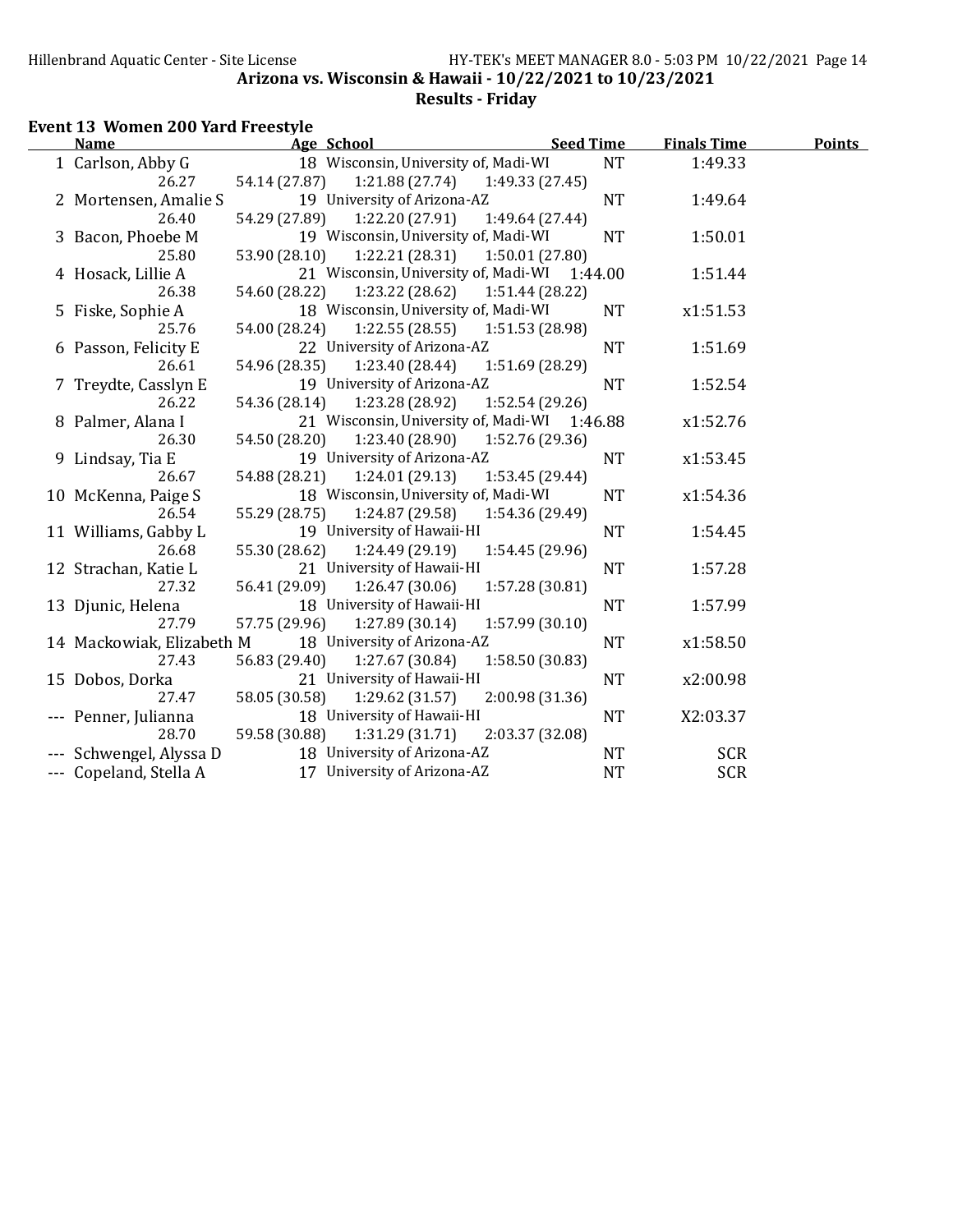# Results - Friday

### Event 14 Men 200 Yard Freestyle

| <b>Name</b>           | Age School                                   | <b>Seed Time</b> | <b>Finals Time</b> | <b>Points</b> |
|-----------------------|----------------------------------------------|------------------|--------------------|---------------|
| 1 Fail, Brooks M      | 21 University of Arizona-AZ                  | <b>NT</b>        | 1:36.47            |               |
| 22.38                 | 46.73 (24.35)<br>1:11.85(25.12)              | 1:36.47 (24.62)  |                    |               |
| 2 Benson, Andrew T    | 19 Wisconsin, University of, Madi-WI         | <b>NT</b>        | 1:37.25            |               |
| 22.42                 | 46.72 (24.30)<br>1:11.77(25.05)              | 1:37.25 (25.48)  |                    |               |
| 3 Newmark, Jacob Q    | 19 Wisconsin, University of, Madi-WI 1:34.33 |                  | 1:39.61            |               |
| 23.41                 | 1:13.97(25.67)<br>48.30 (24.89)              | 1:39.61 (25.64)  |                    |               |
| 4 Clark, John K       | 21 University of Hawaii-HI                   | <b>NT</b>        | 1:40.40            |               |
| 23.46                 | 1:14.85 (25.88)<br>48.97 (25.51)             | 1:40.40(25.55)   |                    |               |
| 5 Namir, Daniel       | 23 University of Arizona-AZ                  | <b>NT</b>        | 1:40.42            |               |
| 23.31                 | 1:13.78(25.77)<br>48.01 (24.70)              | 1:40.42 (26.64)  |                    |               |
| 6 Ingram, Hunter A    | 20 University of Arizona-AZ                  | <b>NT</b>        | 1:41.04            |               |
| 23.84                 | 49.64 (25.80)<br>1:16.03(26.39)              | 1:41.04 (25.01)  |                    |               |
| 7 Butera, Nico A      | 18 Wisconsin, University of, Madi-WI         | <b>NT</b>        | 1:41.07            |               |
| 23.38                 | 49.15 (25.77)<br>1:15.70(26.55)              | 1:41.07(25.37)   |                    |               |
| 8 Williams, Jude B    | 19 Wisconsin, University of, Madi-WI 1:37.32 |                  | x1:41.25           |               |
| 24.32                 | 50.08 (25.76)<br>1:16.17(26.09)              | 1:41.25 (25.08)  |                    |               |
| 9 Ginoza, Makena W    | 19 University of Hawaii-HI                   | <b>NT</b>        | 1:43.44            |               |
| 24.02                 | 50.04 (26.02)<br>1:16.62 (26.58)             | 1:43.44 (26.82)  |                    |               |
| 10 Holt, Evan H       | 20 University of Arizona-AZ                  | <b>NT</b>        | x1:43.60           |               |
| 24.23                 | 50.43 (26.20)<br>1:17.26 (26.83)             | 1:43.60 (26.34)  |                    |               |
| 11 Venter, Ian R      | 22 University of Hawaii-HI                   | <b>NT</b>        | 1:44.42            |               |
| 24.86                 | 51.05 (26.19)<br>1:18.13(27.08)              | 1:44.42 (26.29)  |                    |               |
| 12 Gallagher, Tim K   | 20 University of Hawaii-HI                   | <b>NT</b>        | x1:45.82           |               |
| 23.78                 | 51.17 (27.39)<br>1:19.18(28.01)              | 1:45.82 (26.64)  |                    |               |
| --- Meyer, Dietrich R | 18 University of Hawaii-HI                   | <b>NT</b>        | X1:47.65           |               |
| 24.40                 | 51.70 (27.30)<br>1:19.66 (27.96)             | 1:47.65 (27.99)  |                    |               |
| --- Imonen, Brock F   | 19 University of Hawaii-HI                   | <b>NT</b>        | X1:48.13           |               |
| 24.63                 | 51.81 (27.18)<br>1:19.97(28.16)              | 1:48.13(28.16)   |                    |               |
| --- Meacham, Jordan   | 18 University of Hawaii-HI                   | <b>NT</b>        | X1:50.63           |               |
| 24.19                 | 51.37 (27.18)<br>1:20.87 (29.50)             | 1:50.63 (29.76)  |                    |               |
| --- Bukovics, Milan   | 20 University of Hawaii-HI                   | <b>NT</b>        | X1:51.18           |               |
| 24.29                 | 52.19 (27.90)<br>1:21.67 (29.48)             | 1:51.18(29.51)   |                    |               |
| --- Adam, Franz N     | 23 University of Hawaii-HI                   | <b>NT</b>        | <b>SCR</b>         |               |
| Odent, Seb            | 21 University of Arizona-AZ                  | <b>NT</b>        | <b>SCR</b>         |               |
| --- Parnham, Beck W   | 18 University of Arizona-AZ                  | <b>NT</b>        | <b>SCR</b>         |               |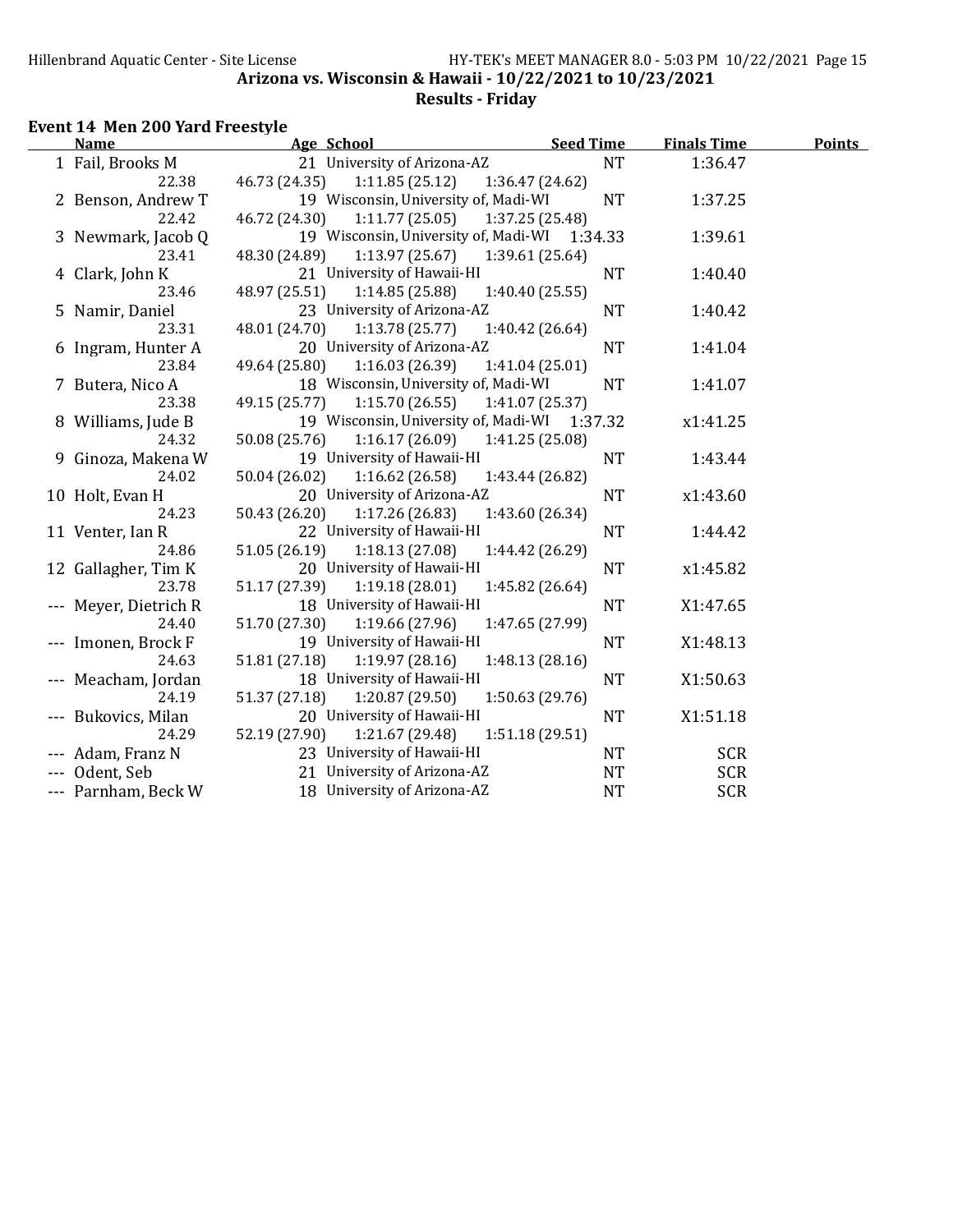$\sim$ 

Arizona vs. Wisconsin & Hawaii - 10/22/2021 to 10/23/2021

## Results - Friday

## Event 15 Women 200 Yard Freestyle Relay

| Relay<br><b>Team</b>                                        |                                   | <b>Seed Time</b>                        | <b>Finals Time</b><br><b>Points</b>                                      |                           |  |
|-------------------------------------------------------------|-----------------------------------|-----------------------------------------|--------------------------------------------------------------------------|---------------------------|--|
| 1 Wisconsin, University of, Ma                              | A                                 |                                         | 1:27.88                                                                  | 1:32.19                   |  |
| 1) Hosack, Lillie A 21 2) Palmer, Alana I 21                |                                   |                                         | 3) Fiske, Sophie A 18                                                    | 4) Bacon, Phoebe M 19     |  |
|                                                             |                                   | 23.36 46.36 (23.00) 1:09.33 (22.97)     | 1:32.19(22.86)                                                           |                           |  |
| 2 University of Arizona-AZ                                  | $\overline{A}$                    |                                         | NT.                                                                      | 1:32.88                   |  |
| 1) Duchsherer, Lexi L 18 2) Connor, Alayna E 21             |                                   |                                         | 3) Anderson, Grace E 18                                                  | 4) Clark, Chloe M 20      |  |
|                                                             |                                   | 23.63 47.00 (23.37) 1:09.90 (22.90)     | 1:32.88 (22.98)                                                          |                           |  |
| 3 University of Hawaii-HI                                   | $\overline{A}$                    |                                         | NT                                                                       | 1:34.36                   |  |
| 1) Kotonen, Anna H 23 2) Williams, Gabby L 19               |                                   |                                         | 3) Djunic, Helena 18                                                     | 4) Friedrich, Anna 22     |  |
|                                                             |                                   | 23.28 47.03 (23.75) 1:10.62 (23.59)     | 1:34.36 (23.74)                                                          |                           |  |
| 4 Wisconsin, University of, Ma B                            |                                   |                                         | NT.                                                                      | 1:34.98                   |  |
|                                                             |                                   |                                         | 1) Cortina, Isabel M 21 2) McConagha, Mackenize B 183) Newman, Mara S 21 | 4) Lampre, Isabel C 21    |  |
|                                                             |                                   | 24.08 47.90 (23.82) 1:11.40 (23.50)     | 1:34.98 (23.58)                                                          |                           |  |
| 5 University of Arizona-AZ                                  |                                   | B                                       | NT                                                                       | 1:35.63                   |  |
| 1) Heimstead, Julia L 18 2) Schwengel, Alyssa D 18          |                                   |                                         | 3) Burt, Madeline E 19                                                   | 4) Mortensen, Amalie S 19 |  |
|                                                             |                                   | 24.03 48.00 (23.97) 1:12.01 (24.01)     | 1:35.63(23.62)                                                           |                           |  |
| 6 University of Arizona-AZ                                  | $\overline{c}$ and $\overline{c}$ |                                         | <b>NT</b>                                                                | x1:36.68                  |  |
| 1) Passon, Felicity E 22 2) Puccini, Alexa A 20             |                                   |                                         | 3) Treydte, Casslyn E 19                                                 | 4) Ahluwalia, Maddy 18    |  |
|                                                             |                                   | $23.69$ $47.78(24.09)$ $1:12.33(24.55)$ | 1:36.68(24.35)                                                           |                           |  |
| 7 University of Hawaii-HI                                   |                                   | B                                       | NT.                                                                      | 1:37.61                   |  |
| 1) Frey, Emma A 21 2) Bailey, Hannah K 19 3) Halim, Alle 19 |                                   |                                         |                                                                          | 4) Nabeta, Kailee S 21    |  |
| 24.44                                                       |                                   | 49.20 (24.76) 1:14.09 (24.89)           | 1:37.61 (23.52)                                                          |                           |  |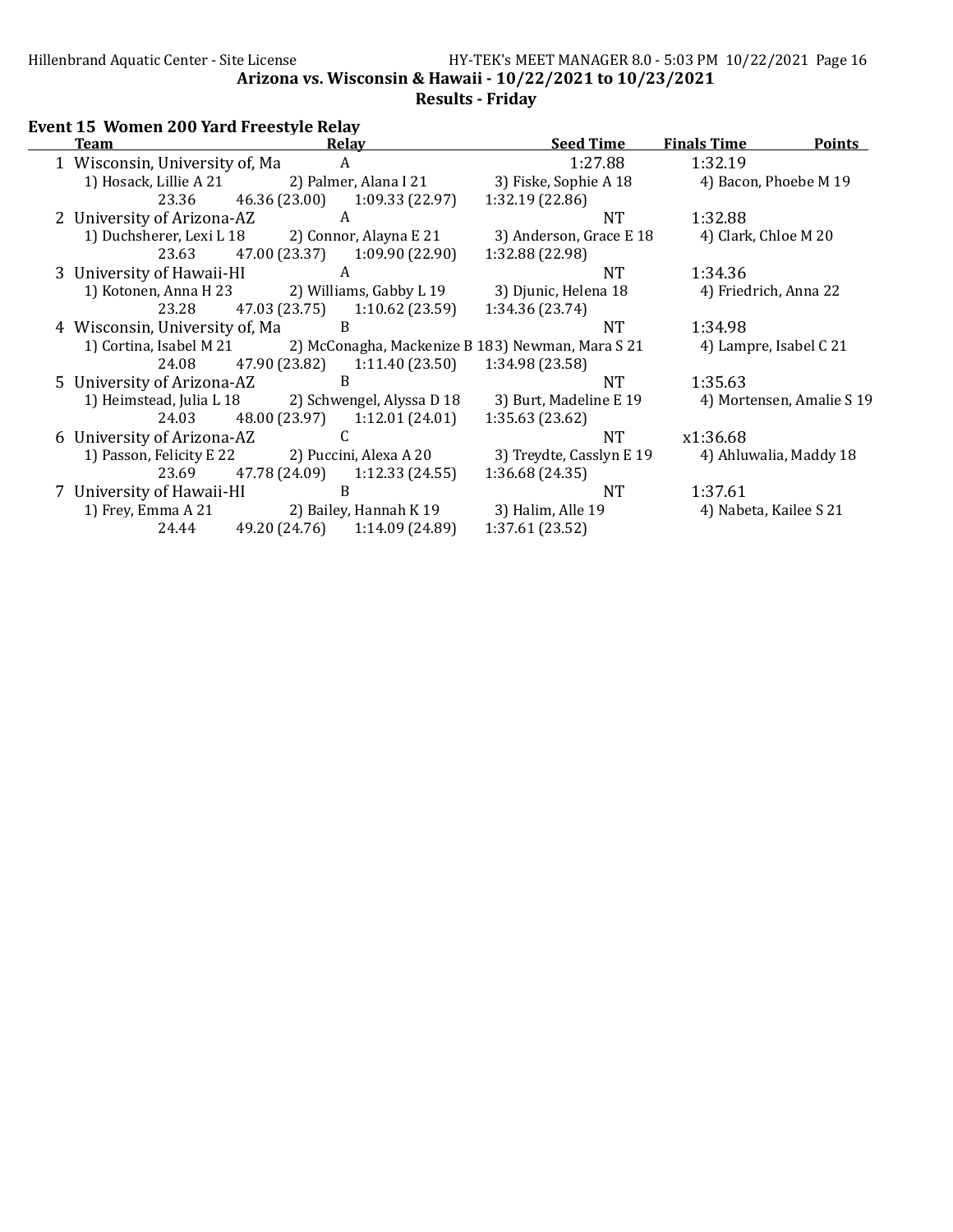Results - Friday

## Event 16 Men 200 Yard Freestyle Relay

| <b>Team</b>                    |                                                | Relay                           | <b>Seed Time</b>                              | <b>Finals Time</b><br><b>Points</b> |
|--------------------------------|------------------------------------------------|---------------------------------|-----------------------------------------------|-------------------------------------|
| 1 Wisconsin, University of, Ma |                                                | A                               | 1:17.59                                       | 1:20.53                             |
|                                | 1) Benson, Andrew T 19 2) Newmark, Jacob Q 19  |                                 | 3) Zelen, Ryan J 20                           | 4) Casey-Hrenak, Isaac S 19         |
| 19.81                          |                                                | $40.33(20.52)$ $1:00.49(20.16)$ | 1:20.53(20.04)                                |                                     |
| 2 University of Arizona-AZ     |                                                | A                               | <b>NT</b>                                     | 1:22.16                             |
| 1) Ercegovic, Marin 21         |                                                | 2) Combs, Tai J 20              | 3) Perham, Ryan D 19                          | 4) Maric, Ognjen 20                 |
| 20.74                          |                                                | $40.60(19.86)$ $1:01.35(20.75)$ | 1:22.16(20.81)                                |                                     |
| 3 Wisconsin, University of, Ma |                                                | B                               | <b>NT</b>                                     | 1:22.56                             |
| 1) Delaney, Dylan D 21         |                                                | 2) Myhre, Will D 21             | 3) Gessner, Erik T 21                         | 4) Butera, Nico A 18                |
| 20.73                          |                                                | 41.47 (20.74) 1:01.97 (20.50)   | 1:22.56 (20.59)                               |                                     |
| 4 University of Arizona-AZ     |                                                | <sup>B</sup>                    | <b>NT</b>                                     | 1:23.12                             |
| 1) Ingram, Hunter A 20         |                                                | 2) Donovan, Jack L 18           | 3) McMahon, Alex J 18                         | 4) Namir, Daniel 23                 |
| 21.18                          |                                                | 41.98 (20.80) 1:02.43 (20.45)   | 1:23.12 (20.69)                               |                                     |
| 5 University of Arizona-AZ     |                                                | C                               | <b>NT</b>                                     | x1:24.98                            |
| 1) Purdy, Ryan A 20            |                                                | 2) Foote, Ryan M 20             | 3) Gwiazdowski, Colin T 21                    | 4) Stoddard, Grant G 18             |
| 21.62                          |                                                | 42.90 (21.28) 1:03.76 (20.86)   | 1:24.98 (21.22)                               |                                     |
| 6 University of Arizona-AZ     |                                                | D                               | NT                                            | x1:25.07                            |
| 1) Johnston, Aldan S 20        |                                                | 2) Matson, Wyatt J 20           | 3) Taner, Brooks E 19                         | 4) Dempster, Allen J 19             |
| 21.61                          |                                                | 42.76 (21.15) 1:04.17 (21.41)   | 1:25.07 (20.90)                               |                                     |
| 7 University of Hawaii-HI      |                                                | B                               | NT.                                           | 1:25.82                             |
|                                | 1) Goldfaden, Tomer 21 2) Meyer, Dietrich R 18 |                                 | 3) Hokama-Decker, Kaiko K 194) Kea, Kahi J 18 |                                     |
| 21.87                          |                                                | 43.16 (21.29) 1:03.86 (20.70)   | 1:25.82(21.96)                                |                                     |
| University of Hawaii-HI        |                                                | A                               | <b>NT</b>                                     | D <sub>Q</sub>                      |
|                                | 1) Masten, Tim 23 2) Adam, Franz N 23          |                                 | 3) Ross, Andrew 19                            | 4) Lisoway, Justin N 20             |
| 21.07                          |                                                | 41.23 (20.16) 1:02.20 (20.97)   |                                               |                                     |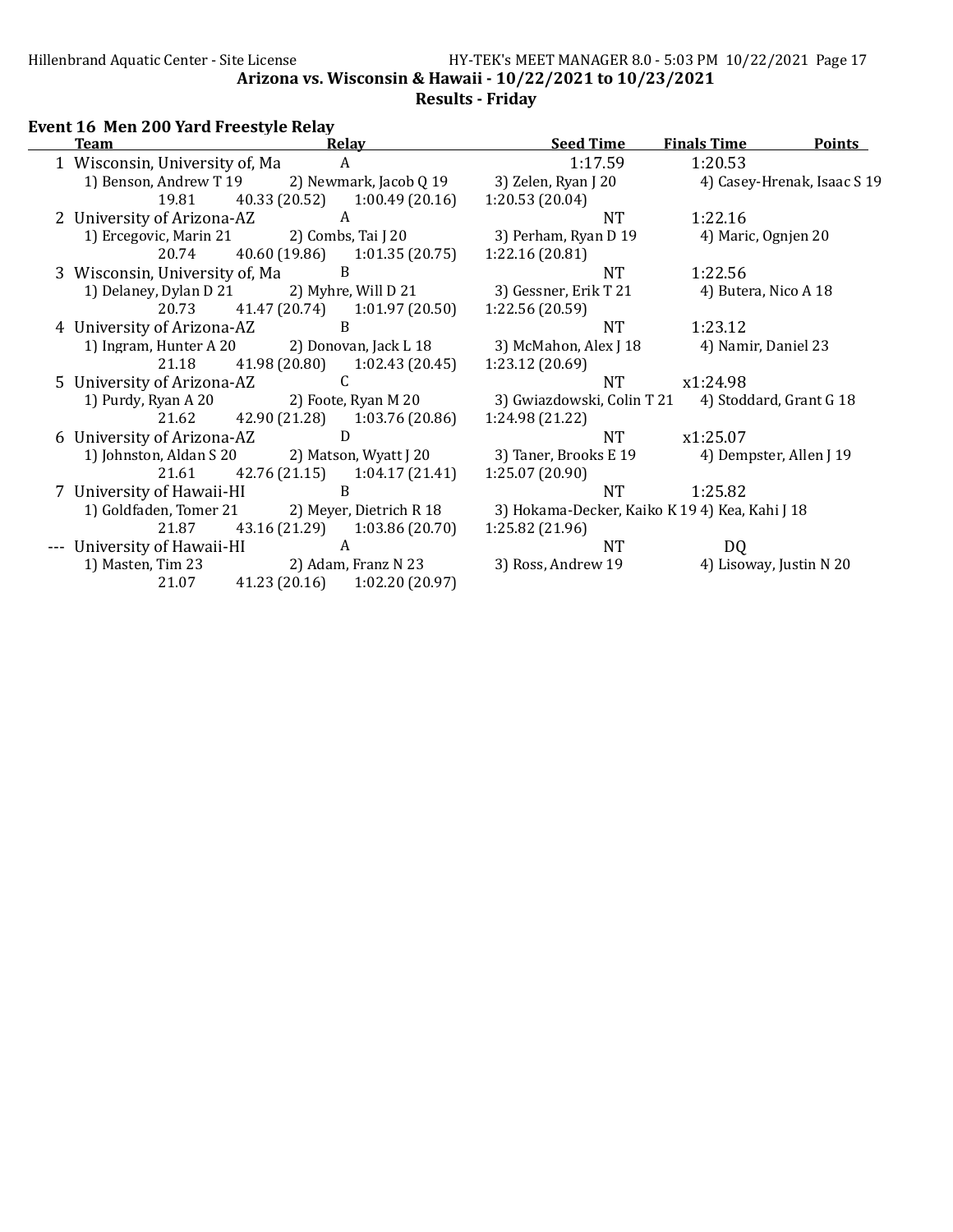#### Hillenbrand Aquatic Center - Site License HY-TEK's MEET MANAGER 8.0 - 5:03 PM 10/22/2021 Page 18 Arizona vs. Wisconsin & Hawaii - 10/22/2021 to 10/23/2021 Results - Friday

## Event 33 Men 3 mtr Diving

| <b>Name</b>          | Age School                        |                | <b>Finals Score</b> | <b>Points</b> |
|----------------------|-----------------------------------|----------------|---------------------|---------------|
| 1 Abamowicz, Tazman  | Wisconsin, University of, Madi-WI | NP.            | 384.45              |               |
| 2 Burman, Max        | 22 University of Hawaii-HI        | NP.            | 370.00              |               |
| 3 Williams, Mason A  | 19 University of Hawaii-HI        | NP             | 310.45              |               |
| 4 Markentin, Bjorn K | 20 University of Arizona-AZ       | <b>NP</b>      | 282.65              |               |
| 5 Brownell, Collin C | 18 University of Arizona-AZ       | N <sub>P</sub> | 282.00              |               |
| 6 Huffman, Kelan R   | 18 University of Arizona-AZ       | N <sub>P</sub> | 275.85              |               |
| 7 Newton, Timmy L    | 21 University of Hawaii-HI        | <b>NP</b>      | 264.25              |               |
| 8 Correa, Eric L     | 21 University of Arizona-AZ       | <b>NP</b>      | x252.75             |               |